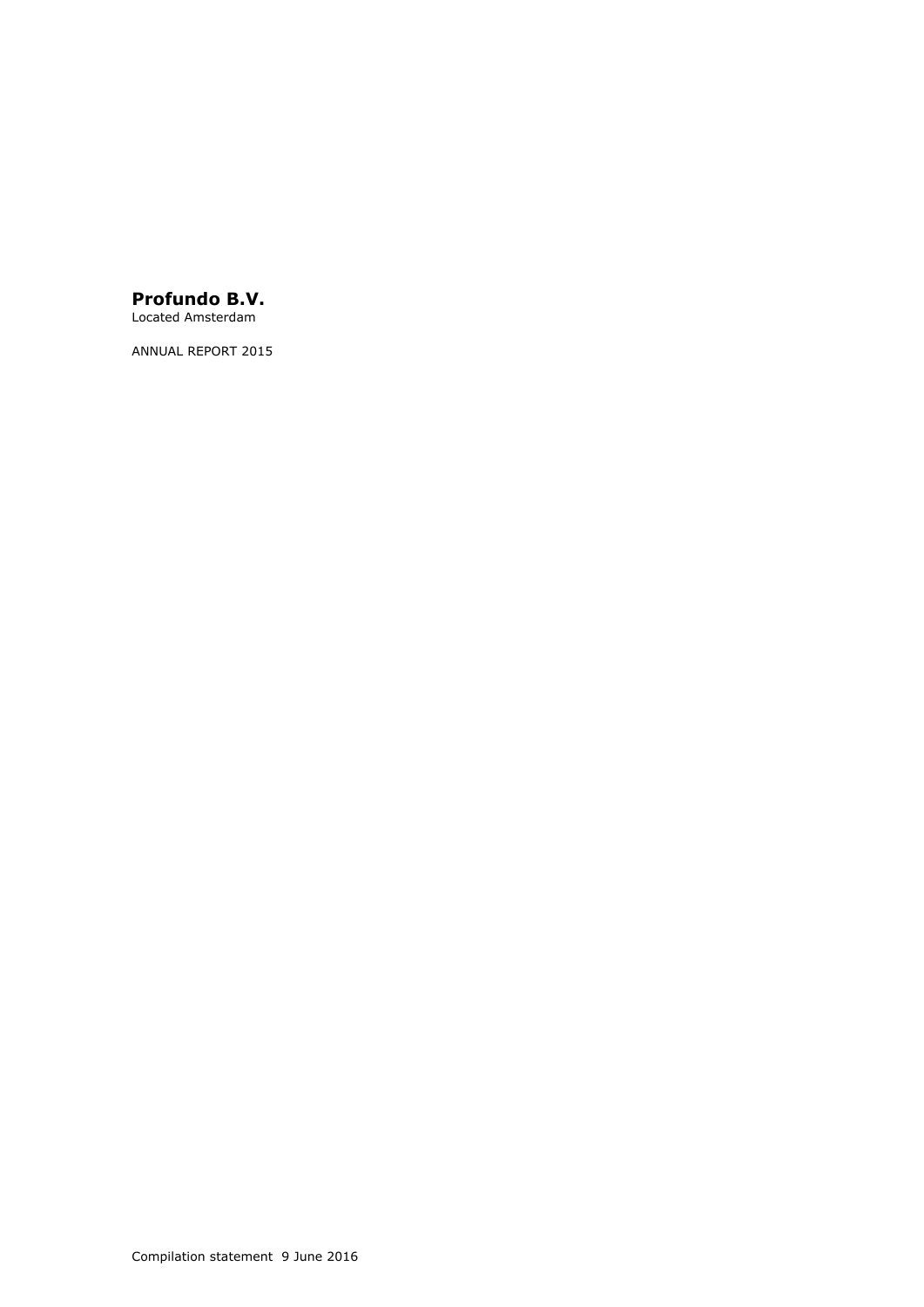## **Table of contents**

| <b>Auditors' report</b>                                 |    |
|---------------------------------------------------------|----|
| Accountant's compilation report                         | 2  |
| Result                                                  | 3  |
| Financial position                                      | 5  |
| Fiscal position                                         | 7  |
| <b>Financial statements</b>                             |    |
| Balance sheet as at 31 December 2015                    | 10 |
| Profit and loss account for the year 2015               | 12 |
| Notes to the financial statements                       | 13 |
| Notes to the balance sheet                              | 16 |
| Notes to the profit and loss account                    | 20 |
| <b>Other information</b>                                |    |
| Statement regarding the absence of the Auditor's report | 24 |
| Statutory provision regarding appropiation of result    | 24 |
| Proposal appropiation of result                         | 24 |

Page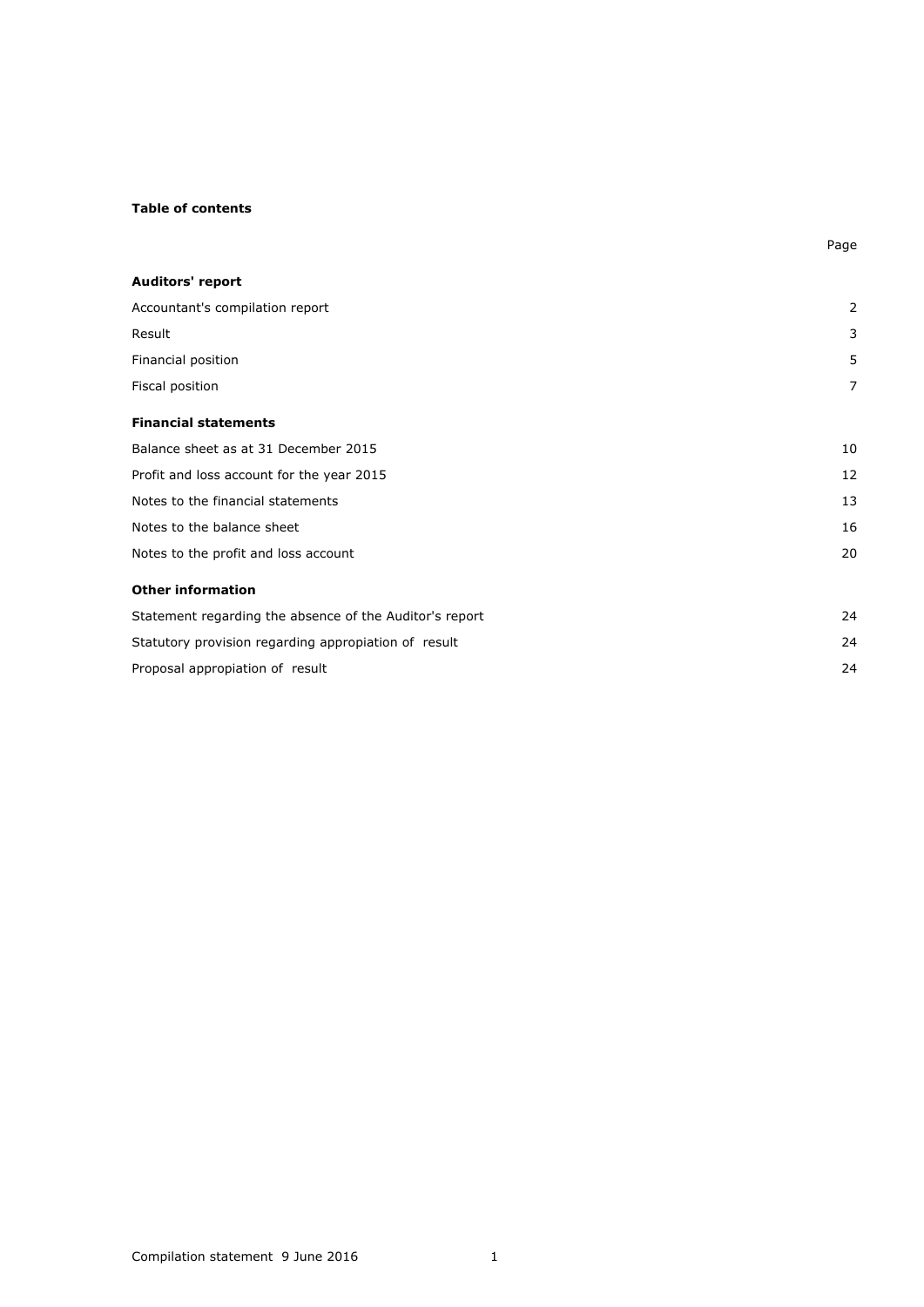Aan de directie van Profundo B.V.

Naritaweg 10 1043 BX Amsterdam

Limmen, 9 June 2016

Geachte directie,

We hereby offer you the report concerning the annual report 2015 for Profundo B.V., Amsterdam.

# **ACCOUNTANT'S COMPILATION REPORT**

The financial statements of Profundo B.V. have been compiled by us using the information provided by you. The financial statements comprise the balance sheet as at 31 December 2015 and the profit and loss account for the year 2015 with the accompanying explanatory notes. These notes include a summary of the accounting policies which have been applied.

This compilation engagement has been performed by us in accordance with Dutch law, including the Dutch Standard 4410, "Compilation engagements", which is applicable to accountants. The standard requires us to assist you in the preparation and presentation of the financial statements in accordance with Part 9 of Book 2 of the Dutch Civil Code. To this end we have applied our professional expertise in accounting and financial reporting.

In a compilation engagement, you are responsible for ensuring that you provide us with all relevant information and that this information is correct. Therefore, we have conducted our work, in accordance with the applicable regulations, on the assumption that you have fulfilled your responsibility. To conclude our work, we have read the financial statements as a whole to consider whether the financial statements as presented correspond with our understanding of Profundo B.V.

During this engagement we have complied with the relevant ethical requirements prescribed by the "Verordening Gedrags- en Beroepsregels Accountants" (VGBA). You and other users of these financial statements may therefore assume that we have conducted the engagement in a professional, competent and objective manner and with due care and integrity and that we will treat all information provided to us as confidential.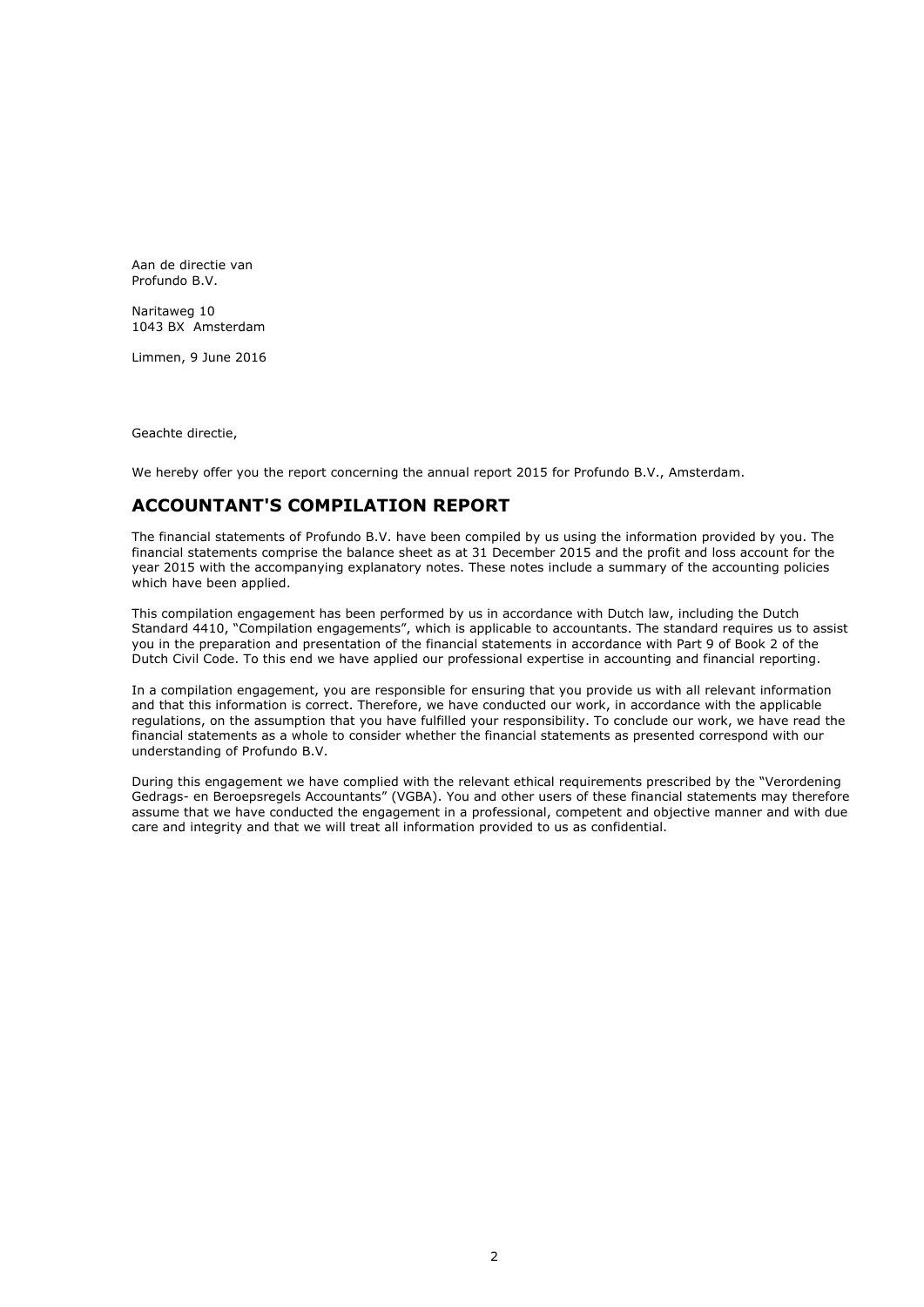# **RESULT**

### **Analysis of the result**

|                                                    |           | 2015          |          | 2014          |  |
|----------------------------------------------------|-----------|---------------|----------|---------------|--|
|                                                    | €         | $\frac{0}{0}$ | €        | $\frac{0}{0}$ |  |
| <b>Net Turnover</b>                                | 881.901   | 100,0         | 654.772  | 100,0         |  |
| Personnel costs                                    | 558.096   | 63,3          | 489.648  | 74,8          |  |
| Depreciation of intangible fixed assets            | 500       | 0,1           | 500      | 0,1           |  |
| Depreciation of tangible fixed assets              | 4.027     | 0,5           | 3.010    | 0,5           |  |
| Other staff costs                                  | 26.730    | 3,0           | 21.315   | 3,3           |  |
| Housing costs                                      | 21.834    | 2,5           | 19.462   | 3,0           |  |
| Selling costs                                      | 6.165     | 0,7           | 3.427    | 0,5           |  |
| Other travelling costs                             | 8.419     | 1,0           | 862      | 0,1           |  |
| Office costs                                       | 19.818    | 2,2           | 15.160   | 2,3           |  |
| General costs                                      | 96.637    | 11,0          | 87.246   | 13,3          |  |
| <b>Total operating expenses</b>                    | 742.226   | 84,3          | 640.630  | 97,9          |  |
| <b>Operating result</b>                            | 139.675   | 15,7          | 14.142   | 2,1           |  |
| Financial income and expense                       | $-1.648$  | $-0,2$        | $-1.870$ | $-0,3$        |  |
| Result from operational activities before taxation | 138.027   | 15,5          | 12.272   | 1,8           |  |
| Corporate income tax                               | $-27.036$ | $-3,1$        | $-2.604$ | $-0,4$        |  |
| <b>Net result after taxation</b>                   | 110.991   | 12,4          | 9.668    | 1,4           |  |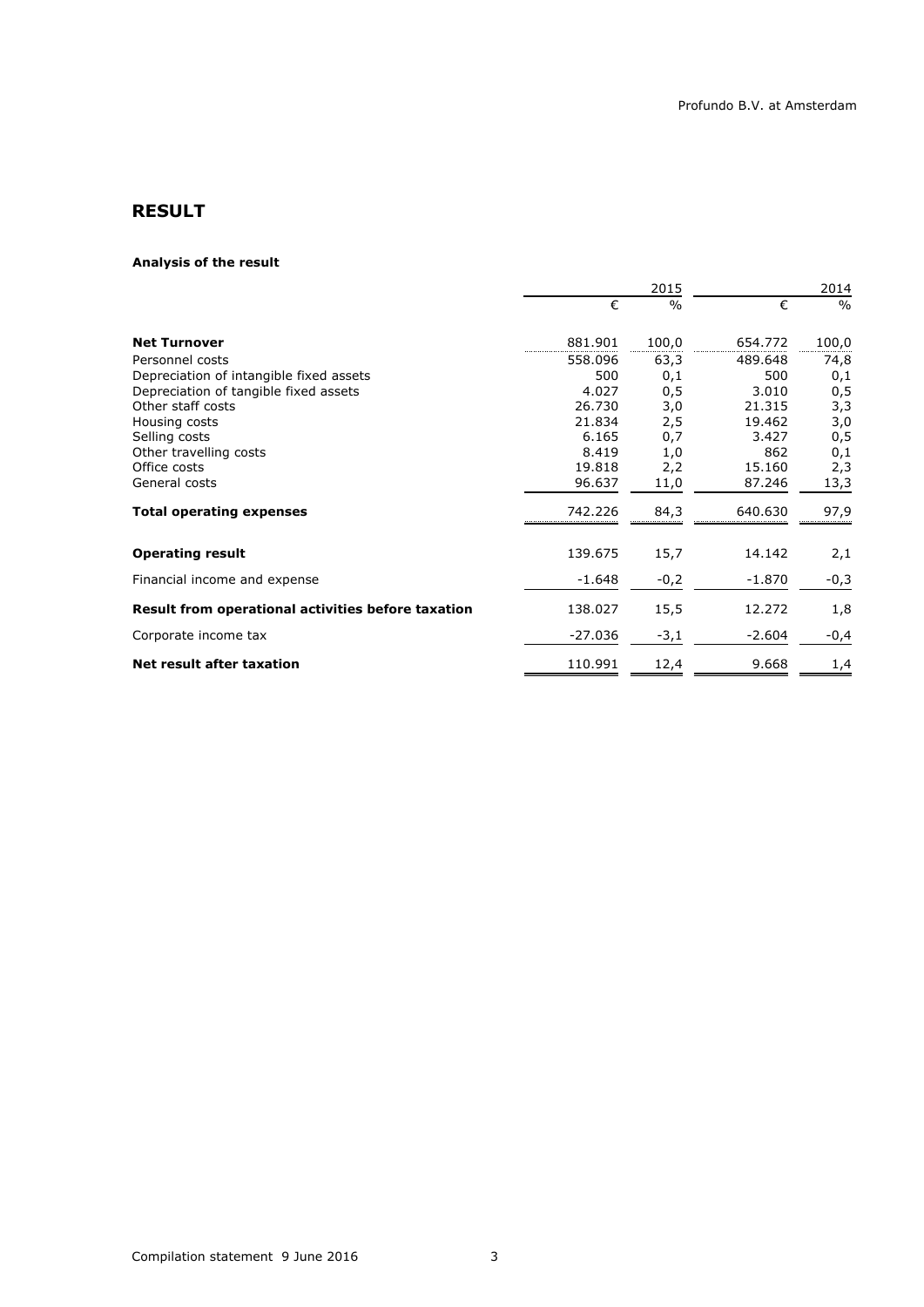## **Analysis of the results**

|                                                            |                | 2015    |
|------------------------------------------------------------|----------------|---------|
|                                                            | €              | €       |
| Increase in result                                         |                |         |
| Higher gross margin<br>Higher financial income and expense | 227.129<br>222 |         |
|                                                            |                | 227.351 |
| <b>Decrease in result</b>                                  |                |         |
| Higher personnel costs                                     | 68.448         |         |
| Higher depreciation of tangible fixed assets               | 1.017<br>5.415 |         |
| Higher other staff costs<br>Higher housing costs           | 2.372          |         |
| Higher selling costs                                       | 2.738          |         |
| Higher other travelling costs                              | 7.557          |         |
| Higher office costs                                        | 4.658          |         |
| Higher general costs                                       | 9.391          |         |
| Higher corporate income tax                                | 24.432         |         |
|                                                            |                | 126.028 |
| Improvement of the net result                              |                | 101.323 |
|                                                            |                |         |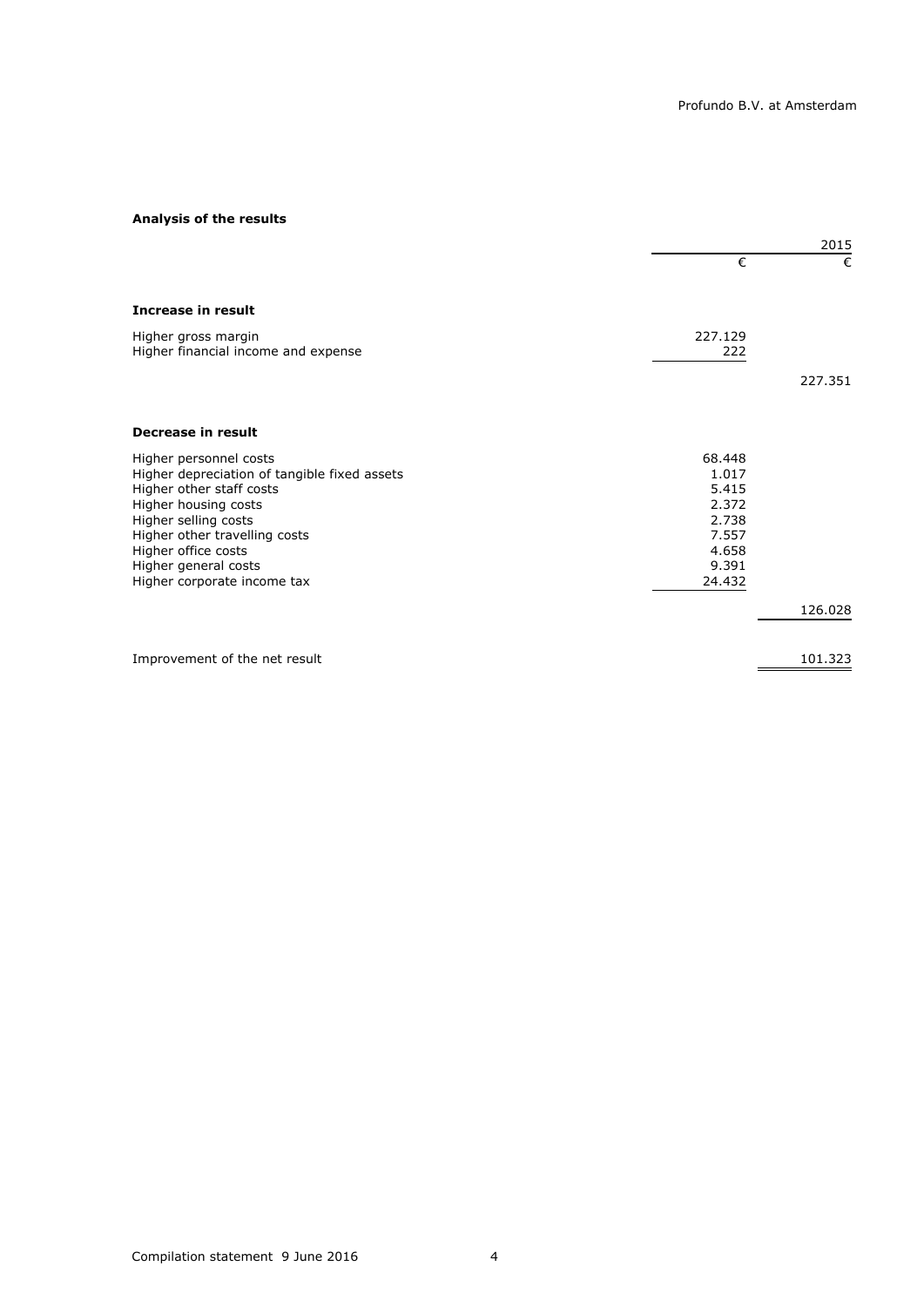# **FINANCIAL POSITION**

To provide insight in the development of the financial position of the Company we provide you with the following statements. These are based on the information from the annual report. Hereafter we provide you with the balance sheet as at 31 December 2015 in an abridged form.

### **Financial structure**

|                                                                                             |                                                  | 31-12-2015                          |                                                | 31-12-2014                          |
|---------------------------------------------------------------------------------------------|--------------------------------------------------|-------------------------------------|------------------------------------------------|-------------------------------------|
|                                                                                             | €                                                | $\frac{0}{0}$                       | €                                              | $\%$                                |
| <b>Assets</b>                                                                               |                                                  |                                     |                                                |                                     |
| Intangible fixed assets<br>Tangible fixed assets<br>Receivables<br>Cash at bank and in hand | 3.000<br>18.802<br>190.947<br>302.786<br>515.535 | 0,6<br>3,6<br>37,1<br>58,7<br>100,0 | 3.500<br>8.678<br>88.326<br>212.067<br>312.571 | 1,1<br>2,8<br>28,3<br>67,8<br>100,0 |
| <b>Liabilities</b>                                                                          |                                                  |                                     |                                                |                                     |
| Shareholders' equity<br>Provisions<br>Short-term liabilities                                | 166.044<br>65.516<br>283.975<br>515.535          | 32,2<br>12,7<br>55,1<br>100,0       | 55.053<br>58.166<br>199.352<br>312.571         | 17,6<br>18,6<br>63,8<br>100,0       |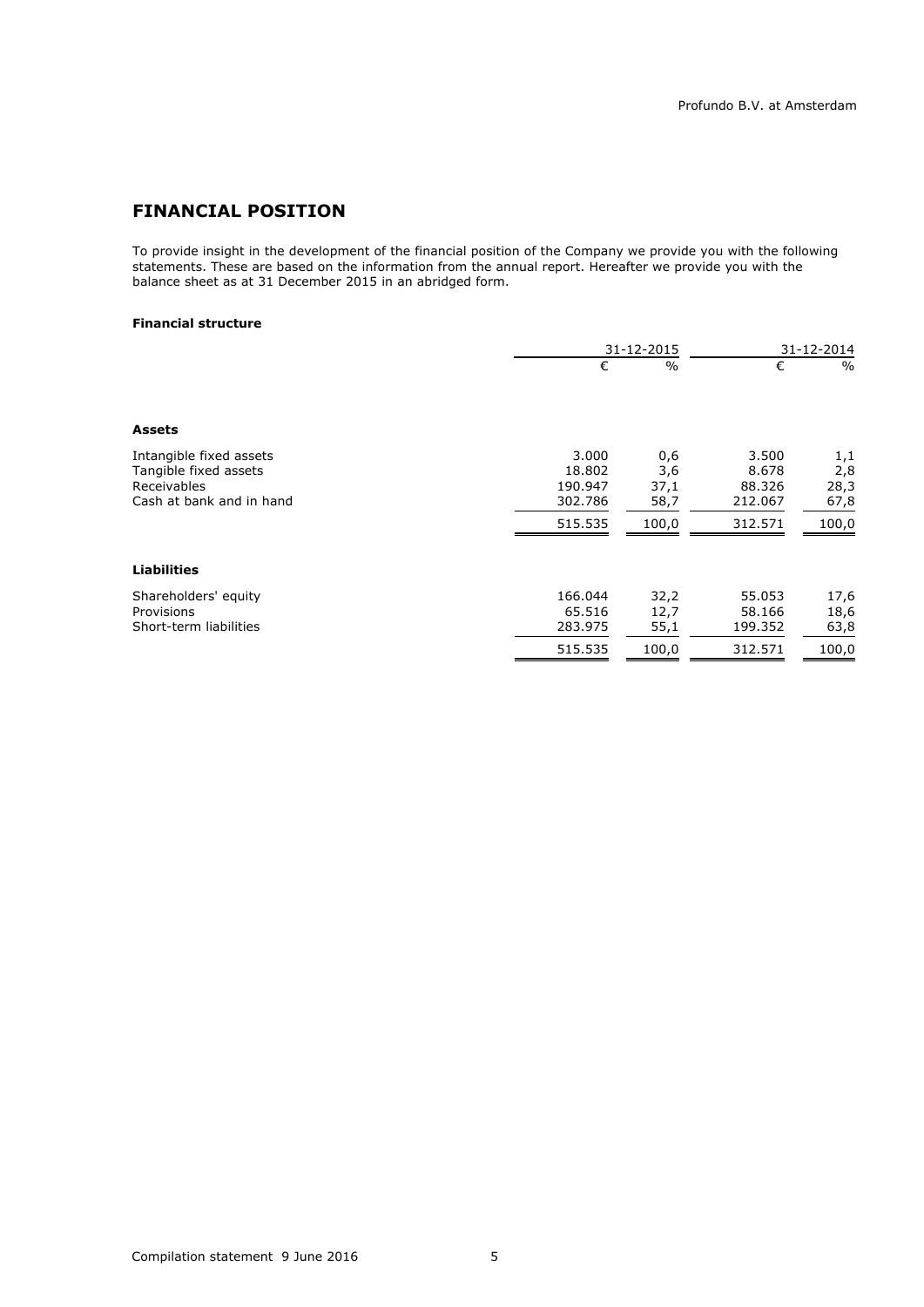# **Analysis of the financial position**

|                                                  | 31-12-2015         | 31-12-2014        |
|--------------------------------------------------|--------------------|-------------------|
|                                                  | €                  | €                 |
| Available on short term                          |                    |                   |
| Receivables<br>Cash at bank and in hand          | 190.947<br>302.786 | 88.326<br>212.067 |
|                                                  | 493.733            | 300.393           |
| Short-term liabilities                           | $-283.975$         | $-199.352$        |
| Liquidity surplus = working capital              | 209.758            | 101.041           |
| <b>Established for the long term</b>             |                    |                   |
| Intangible fixed assets<br>Tangible fixed assets | 3.000<br>18.802    | 3.500<br>8.678    |
|                                                  | 21.802             | 12.178            |
| Financed with on the long term available assets  | 231.560            | 113.219           |
| <b>Financing</b>                                 |                    |                   |
| Shareholders' equity<br>Provisions               | 166.044<br>65.516  | 55.053<br>58.166  |
|                                                  | 231.560            | 113.219           |
|                                                  |                    |                   |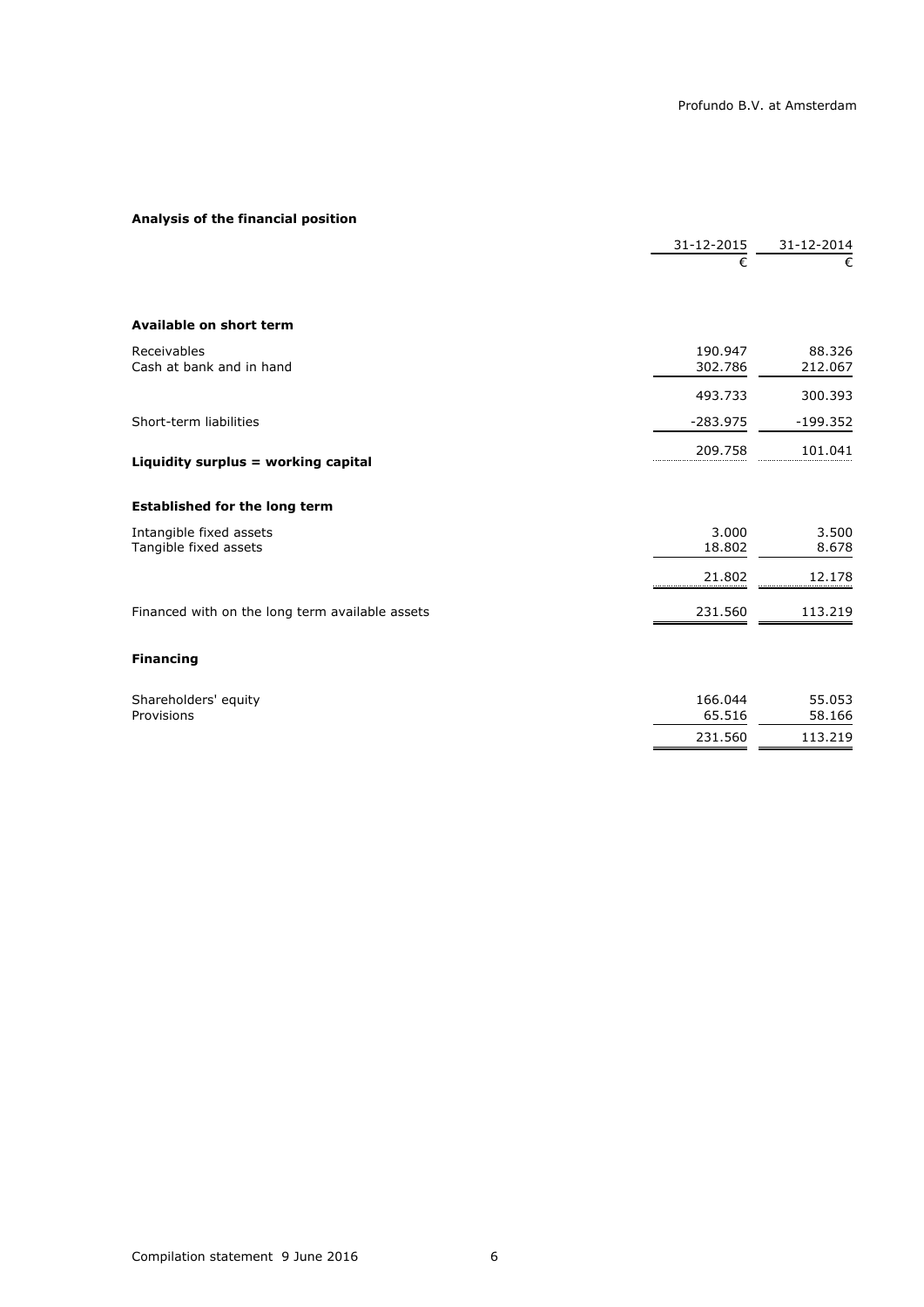# **FISCAL POSITION**

### **Calculation taxable amount**

The taxable amount for the current financial year has been calculated as follows:

|                                                 |             |               |     | 2015     |
|-------------------------------------------------|-------------|---------------|-----|----------|
|                                                 |             |               |     | €        |
| Result from ordinary activities before taxation |             |               |     | 138.027  |
| <b>Partially deductible amounts</b>             | Base amount | $\frac{0}{0}$ | €   |          |
| Representation expenses                         | 1.502       | 26,50         | 398 |          |
| Hotel and accommodation costs                   | 2.326       | 26,50         | 616 |          |
|                                                 |             |               |     | 1.014    |
|                                                 |             |               |     | 139.041  |
| <b>Investment agreements</b>                    |             |               |     |          |
| Small scale investment allowance                |             |               |     | $-3.858$ |
| Taxable amount                                  |             |               |     | 135.183  |
| Rounding                                        |             |               |     |          |
| Rounded taxable amount                          |             |               |     | 135.180  |
|                                                 |             |               |     |          |
|                                                 |             |               |     |          |

## **Calculation corporate tax**

|  |                    | 2015   |
|--|--------------------|--------|
|  |                    |        |
|  |                    |        |
|  | 20,0% of € 135.180 | 27.036 |

### **Situation at balance sheet date**

The corporate income tax liability / asset as at 31 December 2015 can be specified as follows:

|      |               | corporate tax |                                        |      |               |
|------|---------------|---------------|----------------------------------------|------|---------------|
|      | Liability /   | (income/exper | Payments /                             |      | Liability /   |
| Year | Receivable at |               | ses) in receipts during Adjustments in |      | Receivable at |
|      | 01-01-2015    | 2015          | 2015                                   | 2015 | 31-12-2015    |
|      | €             |               |                                        |      | €             |
| 2013 | $-4.383$      |               | 4.383                                  |      |               |
| 2014 | $-4.317$      |               | 4.317                                  |      |               |
| 2015 |               | 27.036        | $-4.269$                               |      | 22.767        |
|      | $-8.700$      | 27.036        | 4.431                                  |      | 22.767        |
|      |               |               |                                        |      |               |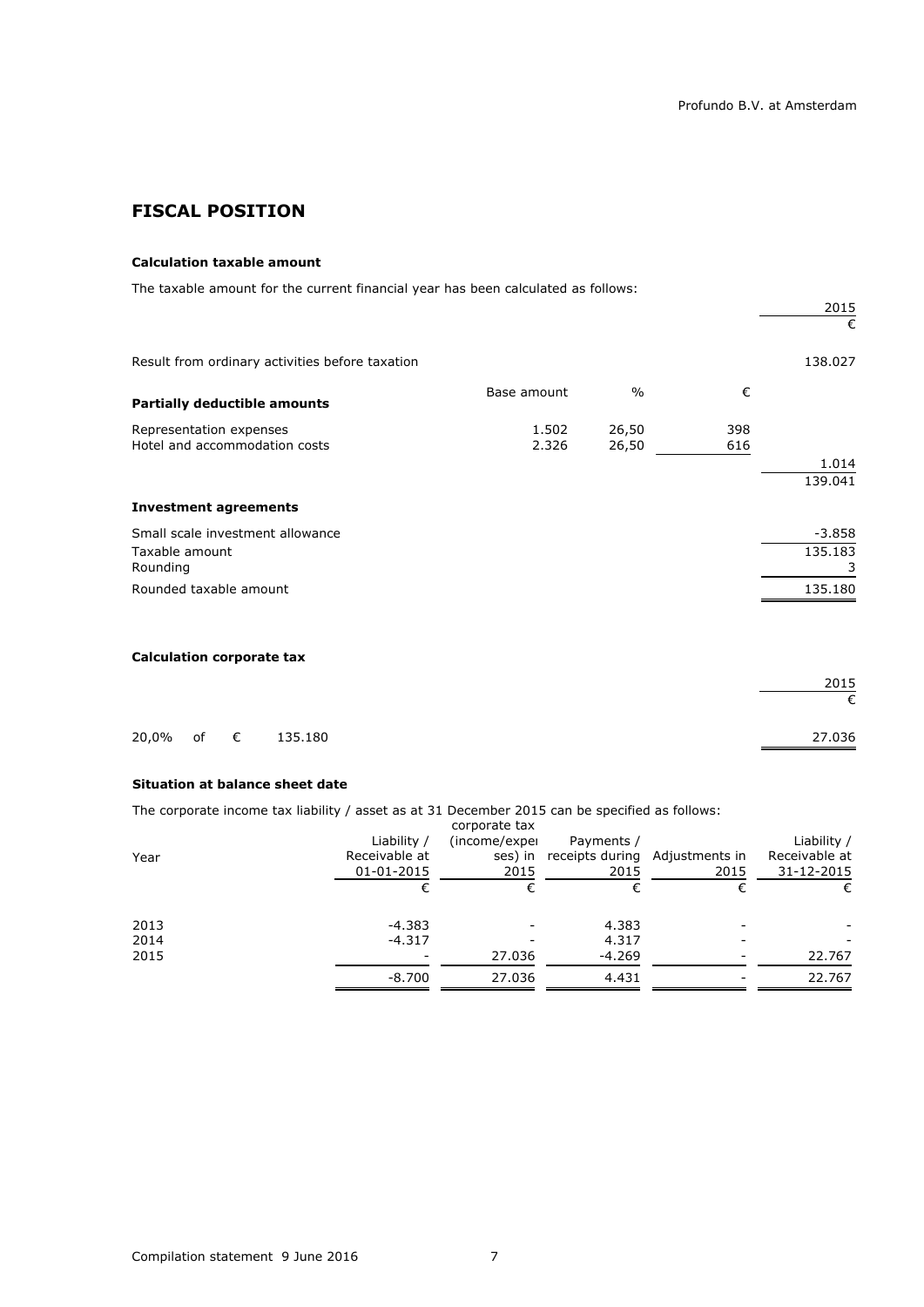Please do not hesitate to raise any queries you may have.

Yours sincerely,

Vanhier B.V.

Huub Tummers Accountant-Administratieconsulent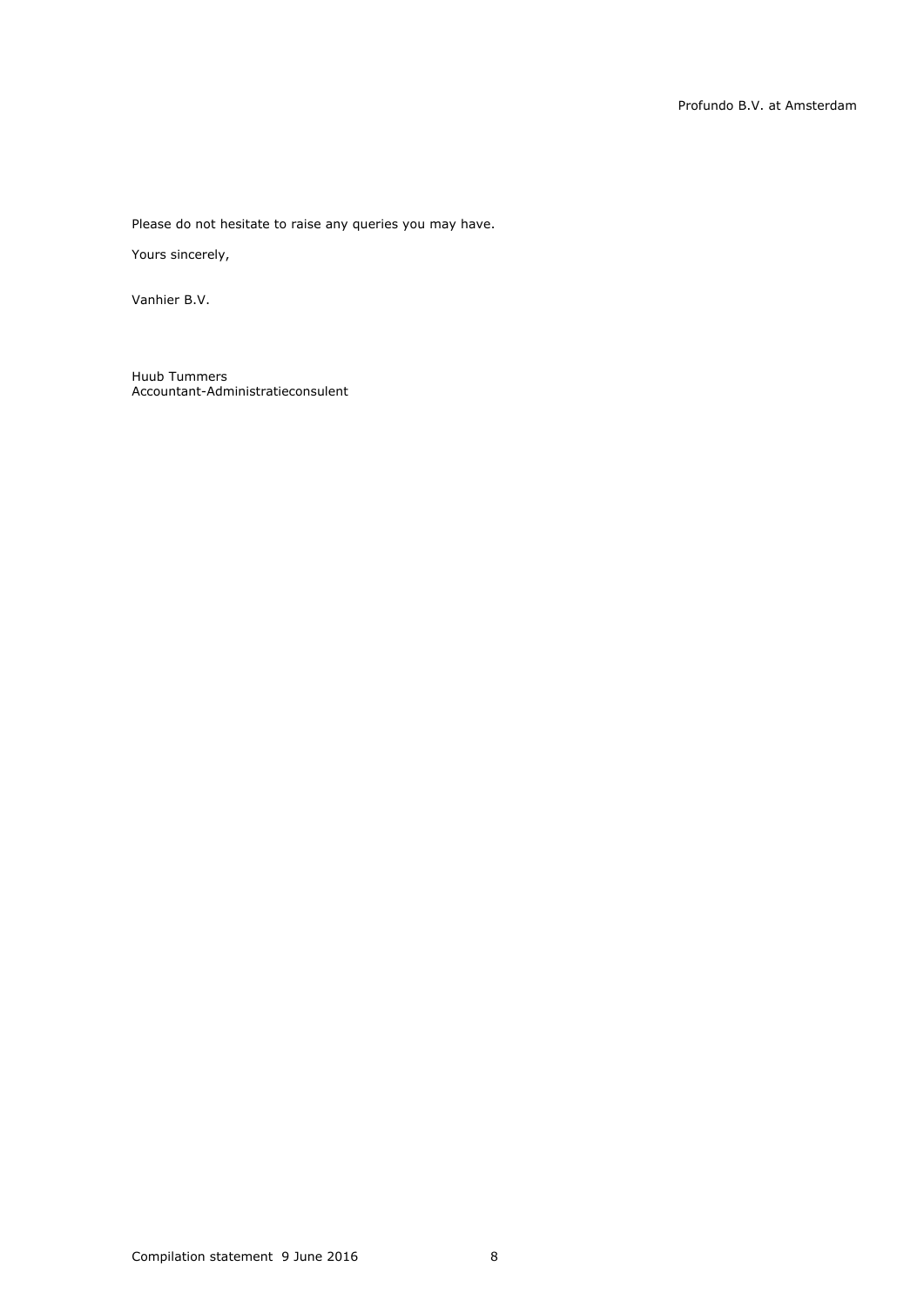**Financial statements**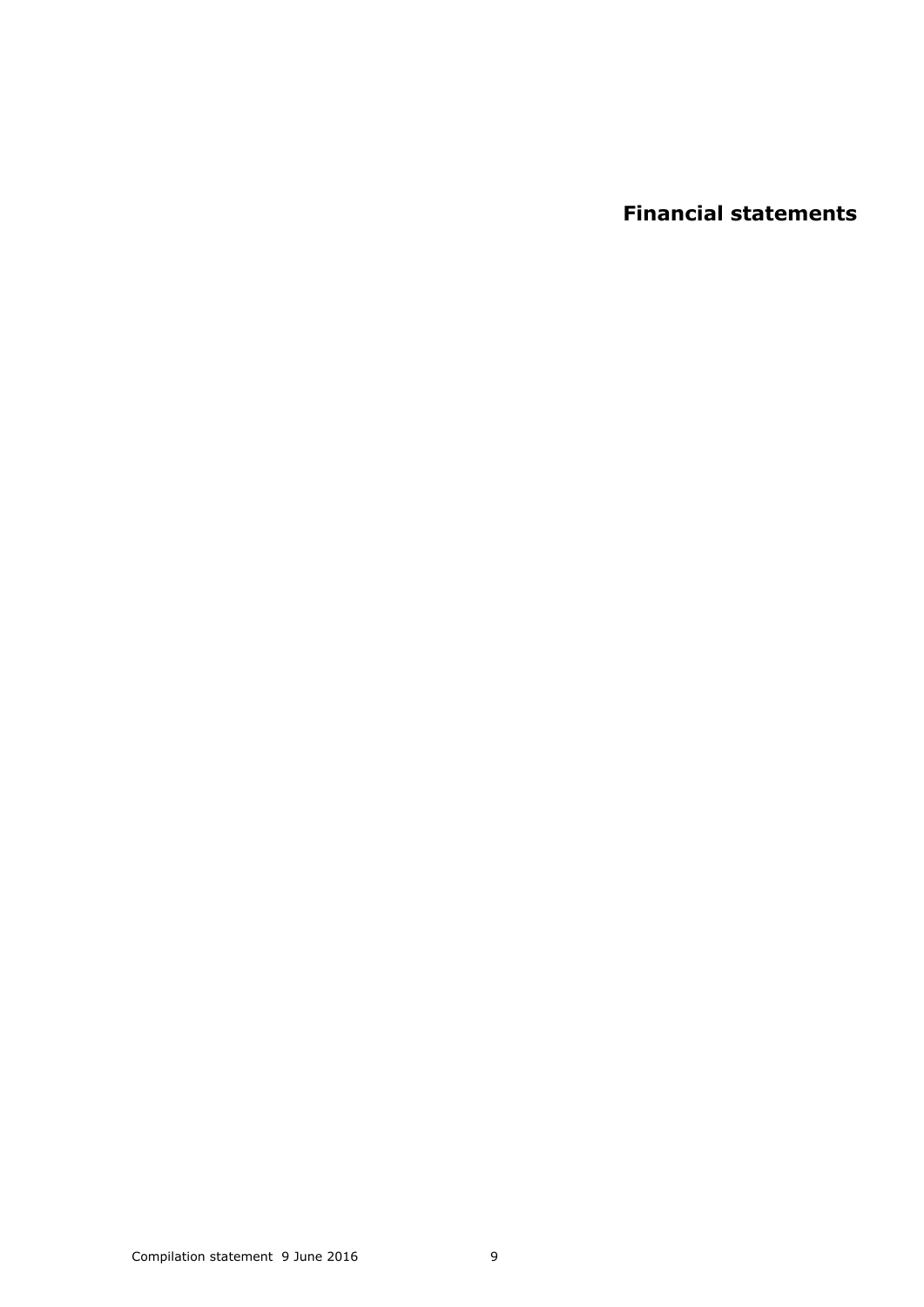# **BALANCE SHEET AS AT 31 DECEMBER 2015**

*After proposal result appropriation*

|                                                           |                |            | 31-12-2015 |        | 31-12-2014 |
|-----------------------------------------------------------|----------------|------------|------------|--------|------------|
| <b>ASSETS</b>                                             |                | $\epsilon$ | €          | €      | €          |
| <b>Fixed assets</b>                                       |                |            |            |        |            |
| Intangible fixed assets<br>Goodwill                       | 1              |            | 3.000      |        | 3.500      |
| Tangible fixed assets<br>Furniture, fixtures and fittings | $\overline{2}$ |            | 18.802     |        | 8.678      |
| <b>Current assets</b>                                     |                |            |            |        |            |
| Receivables                                               |                |            |            |        |            |
| Trade debtors                                             | 3              | 80.030     |            | 16.408 |            |
| Taxes and social security premiums                        | 4              |            |            | 8.700  |            |
| Other receivables and accrued assets                      | 5              | 110.917    |            | 63.218 |            |
|                                                           |                |            | 190.947    |        | 88.326     |
| Cash at bank and in hand                                  | 6              |            | 302.786    |        | 212.067    |
|                                                           |                |            |            |        |            |

Total assets 312.571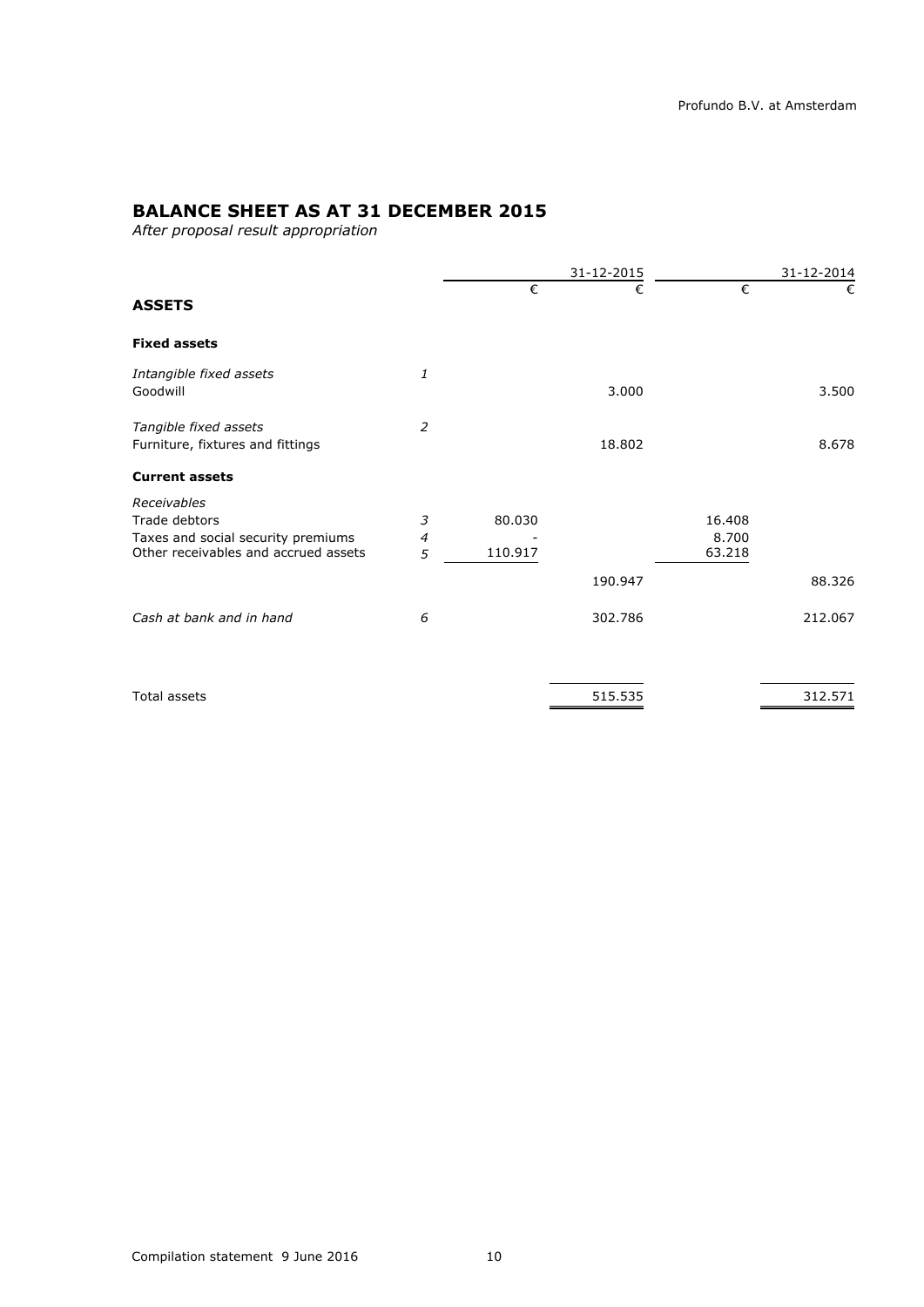|                |                             | 31-12-2015 |                            | 31-12-2014 |
|----------------|-----------------------------|------------|----------------------------|------------|
|                | €                           | €          | €                          | €          |
| $\overline{z}$ |                             |            |                            |            |
| 8              | 18.000<br>148.044           |            | 18,000<br>37.053           |            |
|                |                             | 166.044    |                            | 55.053     |
|                |                             |            |                            |            |
| 9              | 27.453<br>38.063            |            | 20.849<br>37.317           |            |
|                |                             | 65.516     |                            | 58.166     |
|                |                             |            |                            |            |
| 10<br>11<br>12 | 14.286<br>88.879<br>180.810 |            | 3.816<br>58.869<br>136.667 |            |
|                |                             | 283.975    |                            | 199.352    |
|                |                             | 515.535    |                            | 312.571    |
|                |                             |            |                            |            |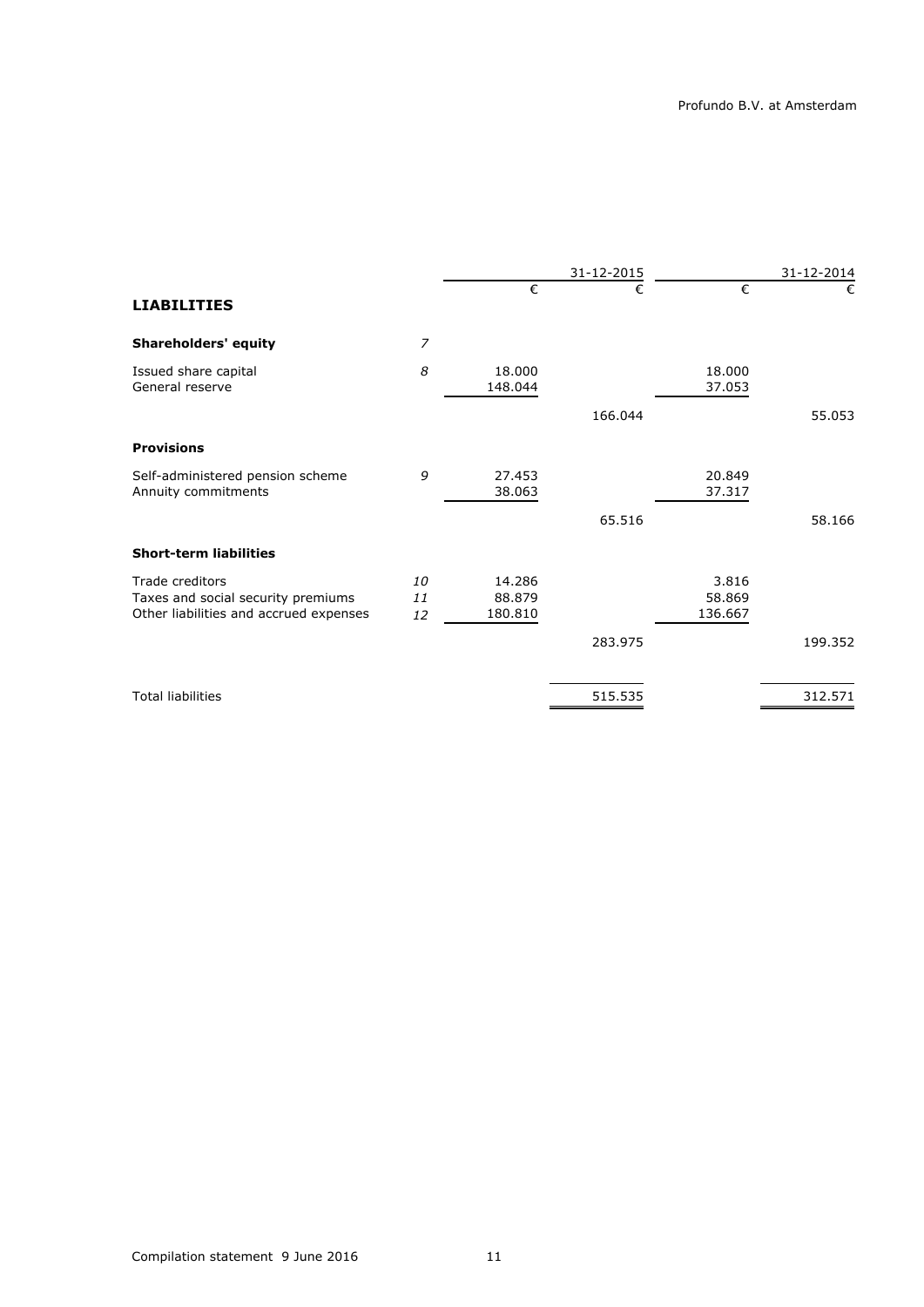# **PROFIT AND LOSS ACCOUNT FOR THE YEAR 2015**

|    |          | 2015      |          |          |
|----|----------|-----------|----------|----------|
|    | €        | €         | €        | €        |
| 13 |          | 881.901   |          | 654.772  |
| 14 | 558.096  |           | 489.648  |          |
| 15 | 500      |           | 500      |          |
| 16 | 4.027    |           | 3.010    |          |
| 17 | 26.730   |           | 21.315   |          |
| 18 | 21.834   |           | 19.462   |          |
| 19 | 6.165    |           | 3.427    |          |
| 20 | 8.419    |           | 862      |          |
| 21 | 19.818   |           | 15.160   |          |
| 22 |          |           |          |          |
|    |          | 742.226   |          | 640.630  |
|    |          | 139.675   |          | 14.142   |
| 23 | 195      |           | 88       |          |
| 24 | $-1.843$ |           | $-1.958$ |          |
|    |          | $-1.648$  |          | $-1.870$ |
|    |          | 138.027   |          | 12.272   |
| 25 |          | $-27.036$ |          | $-2.604$ |
|    |          | 110.991   |          | 9.668    |
|    |          | 96.637    |          | 87.246   |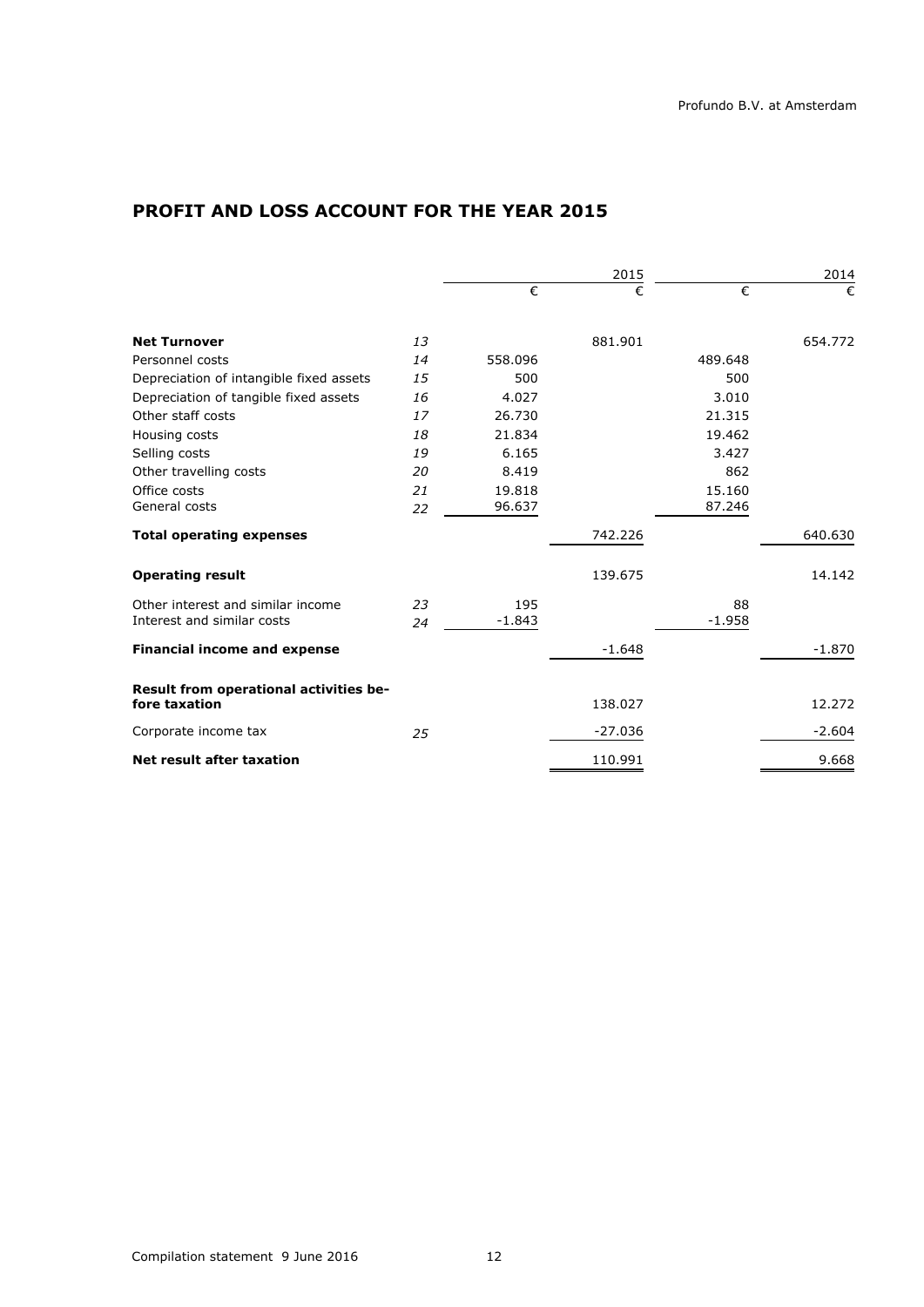# **NOTES TO THE FINANCIAL STATEMENTS**

#### **Accounting policies in respect of the valuation of assets and liabilities**

#### **General**

The financial statements have been prepared in accordance with the general provisions of Chapter 9, Book 2 of the Netherlands Civil Code. As allowed in article 2:396 paragraph 6 of the Netherlands Civil Code, the valuation of the assets and liabilities and the determination of the result is based on the principles for determination of the taxable profit, as meant in chapter II of the Corporate Income Tax Act 1969.

Valuation of assets and liabilities and determination of the result takes place under the historical cost convention, unless presented otherwise.

Income and expenses are accounted for on accrual basis. Profits are only included when realized on balance sheet date. Liabilities and any losses originating before the end of the financial year are taken into account if they have become known before preparation of the financial statements.

#### **Intangible fixed assets**

Goodwill is valued at cost and amortized on a straight-line basis (for 10 years).

#### **Tangible fixed assets**

Tangible fixed assets are presented at cost less accumulated depreciation and, if applicable, impairments. Depreciation is based on the estimated useful life, unless for tax purposes a statutory depreciation percentage capped at 20% is required. Depreciation is provided from the date an asset comes into use. Land is not depreciated. Buildings used by the company for its own operations are depreciated up to 50% of the WOZ value. The other buildings (i.e., held as portfolio investment) are depreciated up to the WOZ value.

Tangible fixed assets are capitalized if the economic ownership held by the company is governed by a financial lease agreement. The commitment arising from the financial lease agreement is accounted for as a liability. The interest included in the future lease instalments is charged to the result over the term of the financial lease agreement.

#### **Accounts receivable**

Upon initial recognition the receivables are valued at fair value and then valued at amortized cost. The fair value and amortized cost equal the face value. Provisions deemed necessary for possible bad debt losses are deducted. These provisions are determined by individual assessment of the receivables.

#### Trade debtors

Upon initial recognition, the receivables are stated at fair value and then valued at amortized cost. The fair value and amortized cost equal the face value. Provisions deemed necessary for possible bad debt losses are deducted. These provisions are determined by individual assessment of the receivables.

#### Other accounts receivable

Other receivables are stated at face value, after deduction of any provisions deemed necessary.

#### **Cash at bank**

Cash and cash equivalents are valued at face value. If cash is not freely available this is taken into account for the valuation.

#### **Equity**

Financial instruments are classified as equity, if they have the substance of equity instruments; the legal form is of no consequence.

#### Issued share capital

The issued share capital is completely paid up.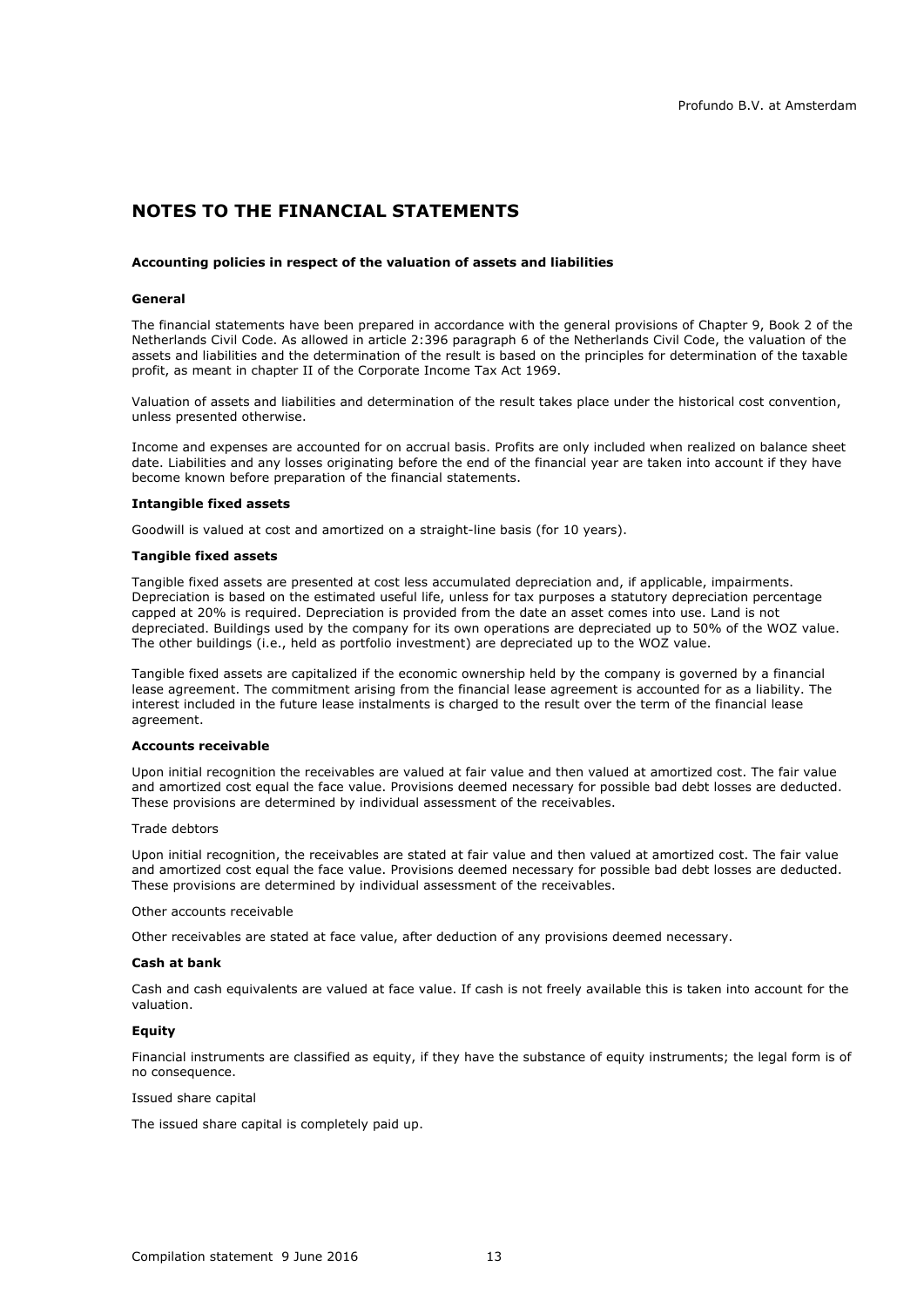#### General reserve

Other reserves are all reserves, except the legal and statutory reserves. Other reserves can freely be distributed to the shareholders.

#### **Provisions**

Provisions are formed in respect of concrete or specific risks and liabilities existing on the balance sheet date, which extent is uncertain, but can reasonably be estimated.

#### Employee benefits / pensions

A provision is formed for the self-administered pension entitlements the director/majority shareholder has accrued as at balance sheet date. This provision is calculated actuarially (GBM-V 2008-2013). Upon calculating the provision, future salary increases and future indexations have not been factored in. The discount rate applied is  $4\%$ .

#### Other provisions

The provision for annuities has been calculated with 2% interest. The actuarial interest rate applied equals the market interest for long-term liabilities at the time those obligations were entered into. Amounts paid for annuities and standing rights are deducted from this provision.

### **Current liabilities**

Current liabilities recorded are stated at face value.

#### **Accounting policies in respect of result determination**

#### **General**

Revenues ensuing from the sale of goods are accounted for when all major entitlements to economic benefits as well as all major risks have transferred to the buyer. The cost price of these goods is allocated to the same period.

Revenues from services are recognized in proportion to the services rendered, based on the cost incurred in respect of the services performed up to balance sheet date, in proportion to the estimated costs of the aggregate services to be performed. The cost price of these services is allocated to the same period.

The profit to be allocated to the work in progress on construction contracts is determined on the basis of costs incurred for the work as at balance sheet date, in proportion to the aggregate costs expected to be spent on the work. The net realizable value is based on an expected sales price net of costs to be incurred for completion and sales.

#### **Net turnover**

Net turnover represents amounts invoiced for goods and services supplied during the financial year reported on, net of discounts and value added taxes.

Revenues ensuing from the sale of goods are accounted for when all major entitlements to economic benefits as well as all major risks have transferred to the buyer. The cost price of these goods is allocated to the same period.

Revenues from services are recognized in proportion to the services rendered. The cost price of these services is allocated to the same period.

#### **Gross margin**

The gross margin consists of the net turnover, change in work in progress on construction contracts, the changes in inventory of finished goods and work in progress, capitalized production on behalf of own business, other operating income, cost of raw materials and consumables and cost of subcontracted work and other external charges.

Net turnover represents amounts invoiced for goods and services supplied during the financial year reported on, net of discounts and value added taxes.

#### **Depreciation and amortization**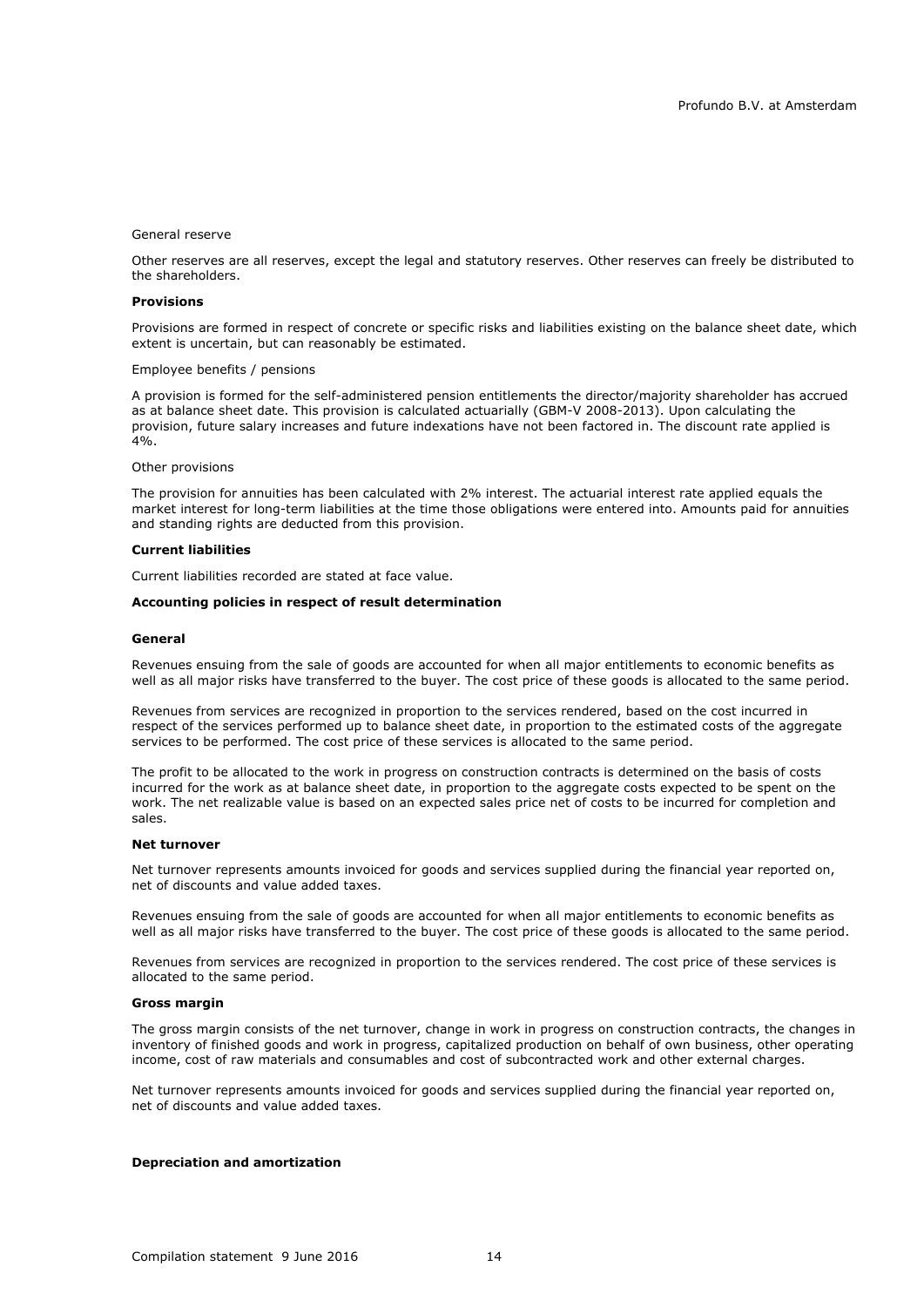Depreciation of intangible fixed assets

amortization of intangible fixed assets is charged as a fixed percentage of cost.

Depreciation of tangible fixed assets

Depreciation is based on the estimated useful life, unless for tax purposes a statutory depreciation percentage capped at 20% is required. Depreciation is provided from the date an asset comes into use.

Where there is an intention to replace book profits are included in the reinvestment reserve. When the asset is replaced, then these reserved book profits are directly deducted from the replacement investments.

#### **Other operating expenses**

Costs are taken into account under the historical cost convention and allocated to the period concerned.

#### **Net financial result**

Interest income and expenses consist of interest received from or paid to third parties.

#### **Taxation**

Corporate income tax is calculated at the applicable rate on the taxable profit for the financial year, taking into account the applicable tax credits.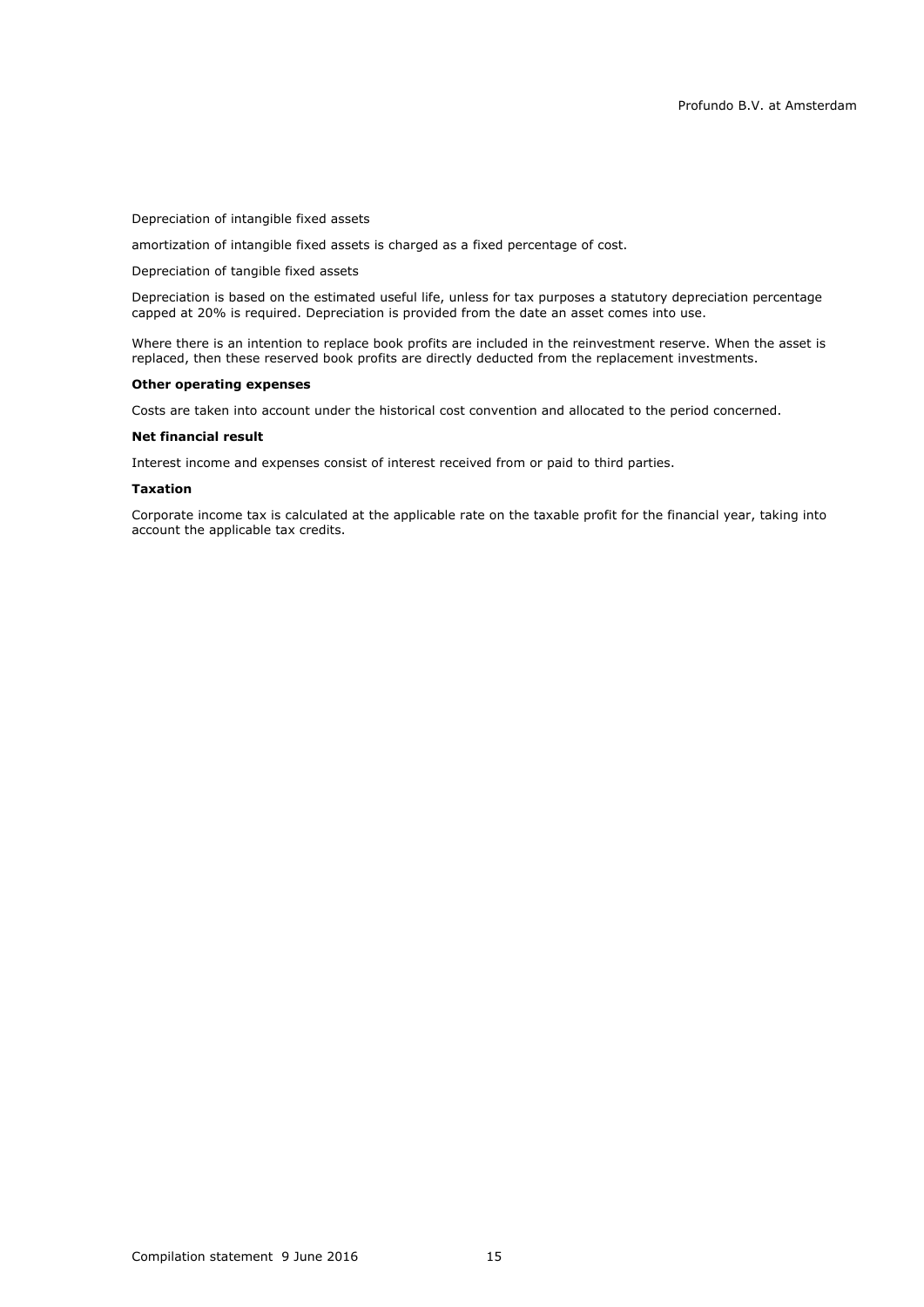# **NOTES TO THE BALANCE SHEET**

## **Fixed assets**

## **1 Intangible fixed assets**

|                                                 | Goodwill        |
|-------------------------------------------------|-----------------|
|                                                 |                 |
| Book value as at 1 January 2015<br>Depreciation | 3.500<br>$-500$ |
| Book value as at 31 December 2015               | 3.000           |

## **2 Tangible fixed assets**

|                                                | Furniture,<br>fixtures and<br>fittings<br>€ |
|------------------------------------------------|---------------------------------------------|
| Balance as at 1 January 2015                   |                                             |
| Acquisitions costs<br>Accumulated depreciation | 35.108<br>$-26.430$                         |
| Book value as at 1 January 2015                | 8.678                                       |
| Movements                                      |                                             |
| Investments<br>Depreciation                    | 14.151<br>$-4.027$                          |
| <b>Balance movements</b>                       | 10.124                                      |
| Balance as at 31 December 2015                 |                                             |
| Acquisitions costs<br>Accumulated depreciation | 49.259<br>$-30.457$                         |
| Book value as at 31 December 2015              | 18.802                                      |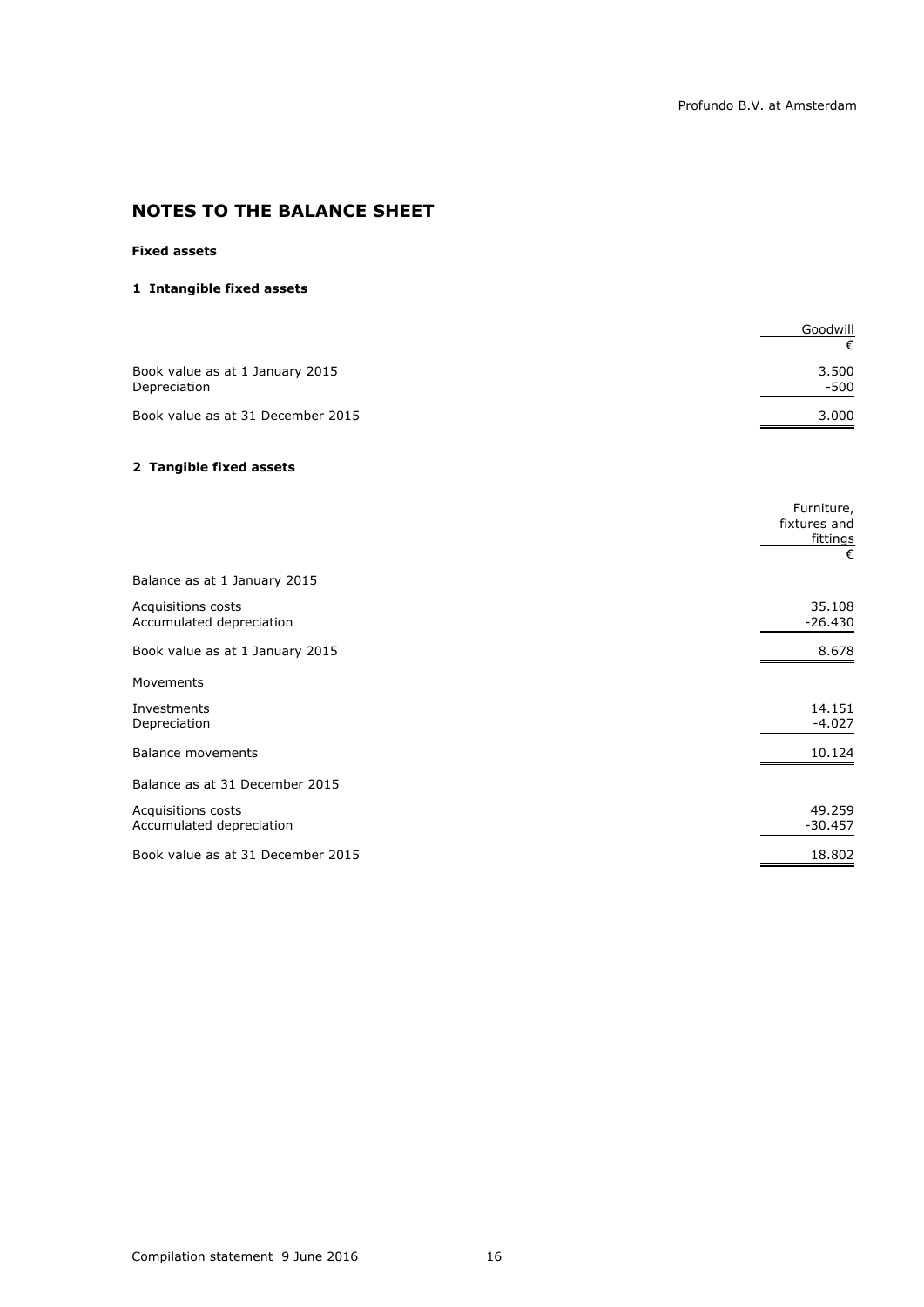### **Current assets**

**Receivables**

|                                        | 31-12-2015       | 31-12-2014      |
|----------------------------------------|------------------|-----------------|
| 3 Trade debtors                        | €                | €               |
| Trade debtors                          | 80.030           | 16.408          |
| 4 Taxes and social security premiums   |                  |                 |
| Company tax                            |                  | 8.700           |
| 5 Other receivables and accrued assets |                  |                 |
| Work in progress<br>Prepaid costs      | 98.950<br>11.967 | 59.703<br>3.515 |
|                                        | 110.917          | 63.218          |
| 6 Cash at bank and in hand             |                  |                 |
| <b>Triodos Bank</b>                    | 302.786          | 212.067         |
| 7 Shareholders' equity                 |                  |                 |

|                                | capital | Issued share General reser-<br>ve | Total       |
|--------------------------------|---------|-----------------------------------|-------------|
| Balance as at 1 January 2015   | 18,000  | 37.053                            | €<br>55.053 |
| Appropriated of result         |         | 110.991                           | 110.991     |
| Balance as at 31 December 2015 | 18.000  | 148.044                           | 166.044     |

## **8 Issued share capital**

The issued share capital of the company amounts to  $\epsilon$  90.000, divided into 90.000/ $\epsilon$  1 ordinary shares. The total number of issued shares is  $18.000 \times 1$ .

All the shares are held by mr. J. van Gelder.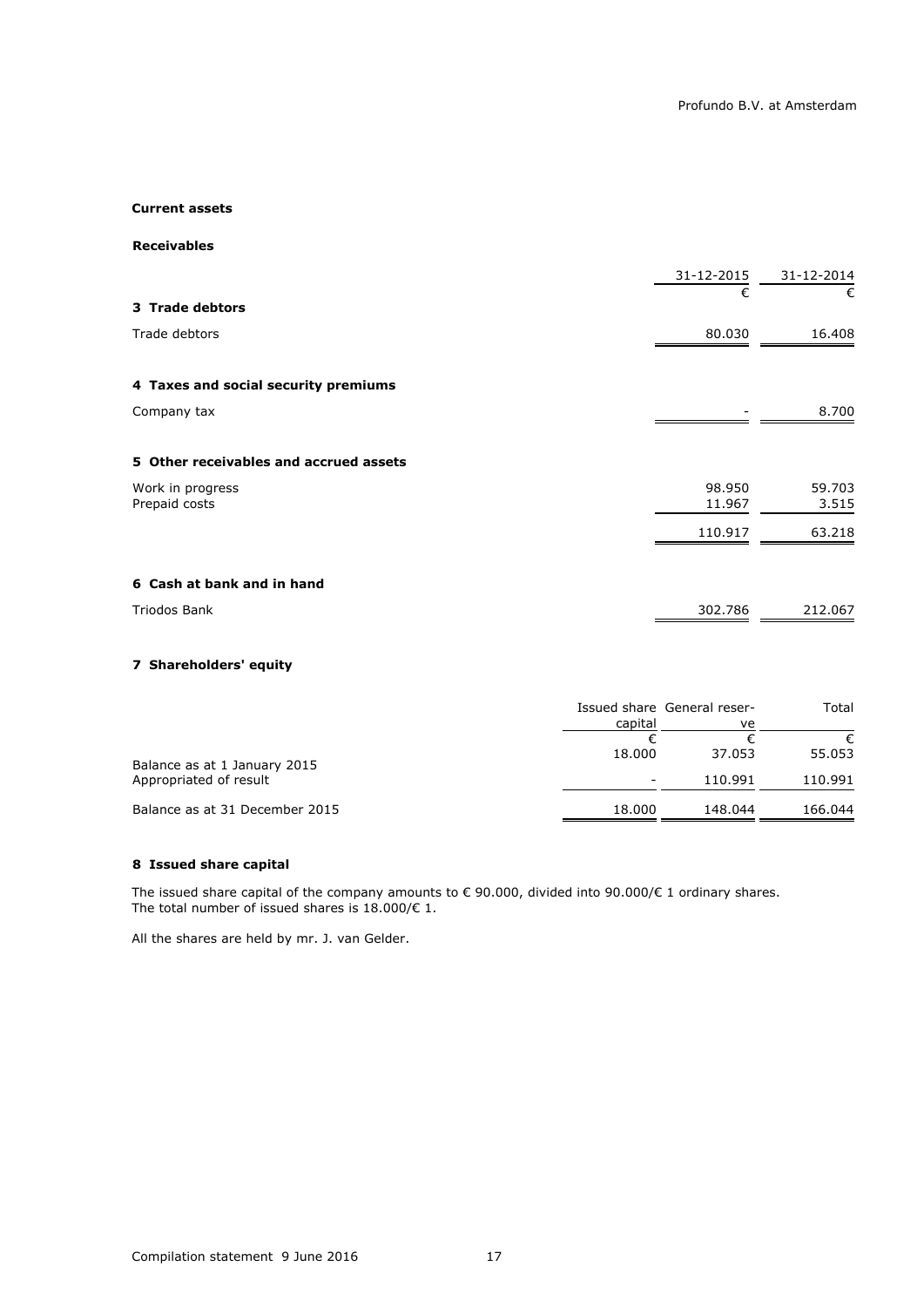### **Provisions**

## **9 Self-administered pension scheme**

|                                                                  | 2015            | 2014        |
|------------------------------------------------------------------|-----------------|-------------|
| J. van Gelder                                                    |                 | €           |
| Balance as at 1 January<br>Addition pension provision for scheme | 20.849<br>6.604 | -<br>20.849 |
| Balance as at 31 December                                        | 27.453          | 20.849      |

The commercial value of the self-administered pension scheme amounts to  $\epsilon$  40.057.

|                         | 31-12-2015 | 31-12-2014 |
|-------------------------|------------|------------|
| <b>Other provisions</b> |            |            |
| Annuity commitments     | 38.063     | 37.317     |

When Profundo was converted from a sole proprietorship to a private company, a pension reserve was formed on behalf of the owner. On this pension reserve an annual interest rate of 2% is applicable.

## **Short-term liabilities**

|                                           | 31-12-2015 | 31-12-2014 |
|-------------------------------------------|------------|------------|
| <b>10 Trade creditors</b>                 | €          | €          |
| Trade creditors                           | 14.286     | 3.816      |
|                                           |            |            |
| 11 Taxes and social security premiums     |            |            |
| Value added tax                           | 47.759     | 45.647     |
| Wage tax                                  | 18.353     | 13.222     |
| Company tax                               | 22.767     |            |
|                                           | 88.879     | 58.869     |
|                                           |            |            |
| 12 Other liabilities and accrued expenses |            |            |
| Current account board of directors        | 37.685     | 36.587     |
| Amounts received in advance               |            | 1.316      |
| Holiday allowances                        | 37.900     | 20,008     |
| Expenses to be paid                       | 5.161      | 3.475      |
| Prepayments on research projects          | 100.062    | 75.280     |
| Other liabilities and accrued expenses    | 2          |            |
|                                           | 180.810    | 136.667    |
|                                           |            |            |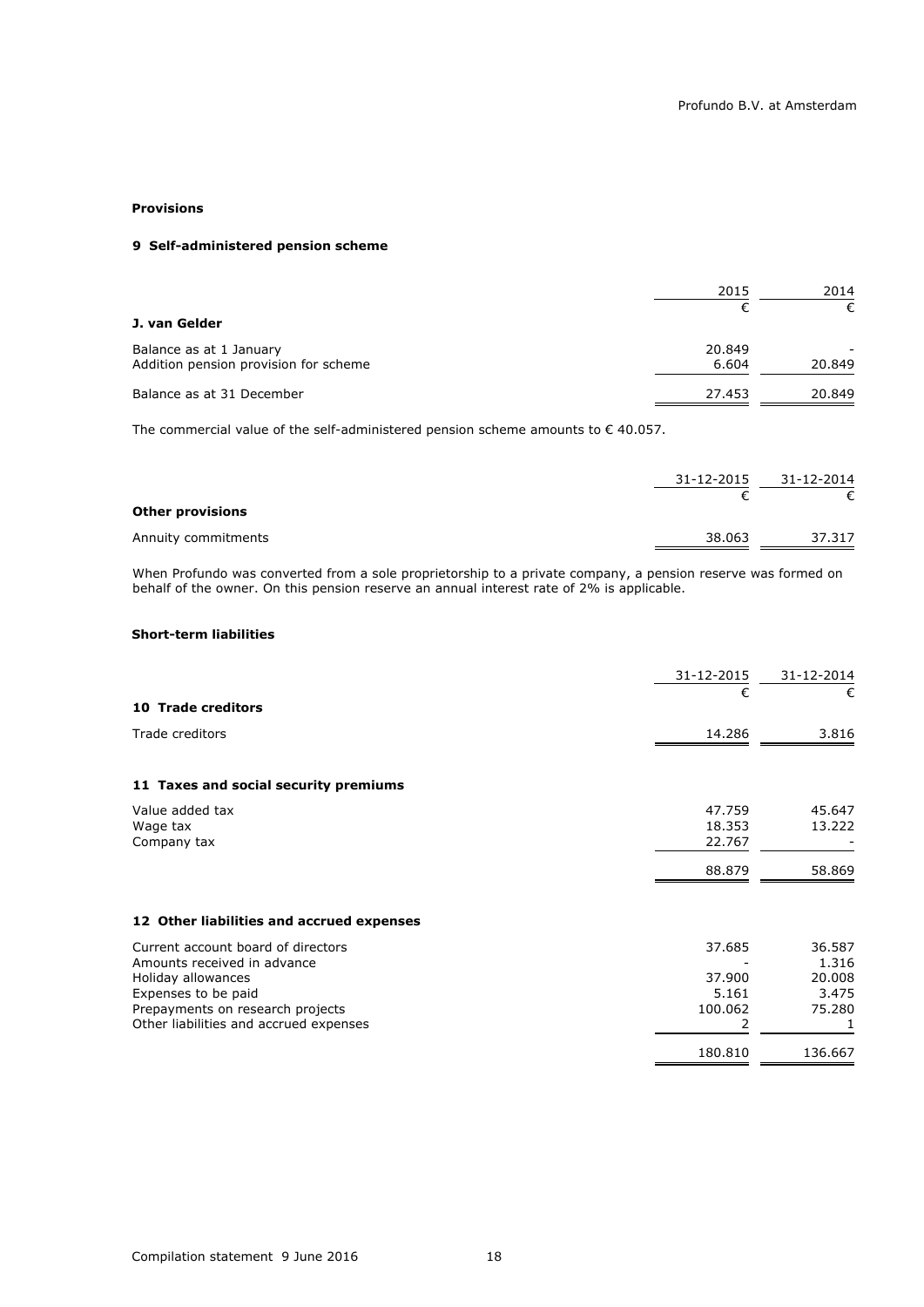# **Off-balance-sheet rights, obligations and arrangements**

### **Rental obligations**

The annual rental commitment for office space is € 25.708 (ex VAT).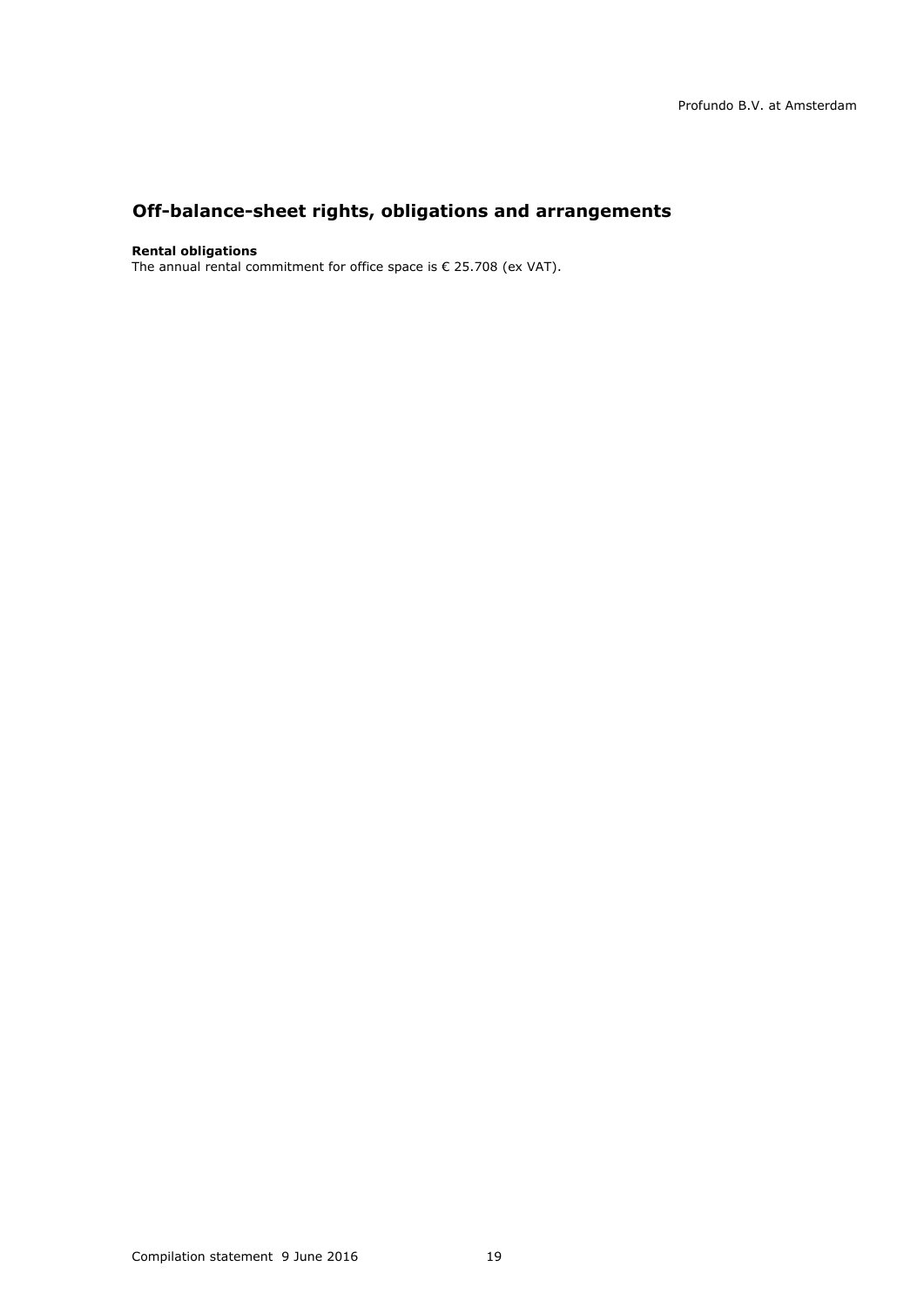# **NOTES TO THE PROFIT AND LOSS ACCOUNT**

|                                            | 2015     | 2014    |
|--------------------------------------------|----------|---------|
|                                            | €        | €       |
| <b>13 Net Turnover</b>                     |          |         |
| Turnover                                   | 881.901  | 654.772 |
|                                            |          |         |
| <b>14 Personnel costs</b>                  |          |         |
| Wages and salaries                         | 456.868  | 390.661 |
| Social security premiums and pensions cost | 101.228  | 98.987  |
|                                            | 558.096  | 489.648 |
| Wages and salaries                         |          |         |
| <b>Salaries</b>                            | 405.764  | 338.456 |
| Received sick funds                        | $-4.431$ |         |
| Internship remunerations                   | 18.725   | 13.788  |
| Holiday allowances                         | 36.810   | 38.417  |
|                                            | 456.868  | 390.661 |

Average number of employees During the year 2015, the average number of employees calculated on a full-time-equivalent basis was 12,21 (2014: 9,80)

Social security premiums and pensions cost

| Social security charges<br>Health insurance<br>Addition pension provision for scheme<br>Other pension charges | 63.612<br>6.864<br>6.604<br>24.148 | 55.211<br>20.849<br>22.927 |
|---------------------------------------------------------------------------------------------------------------|------------------------------------|----------------------------|
|                                                                                                               | 101.228                            | 98.987                     |
| 15 Depreciation of intangible fixed assets                                                                    |                                    |                            |
| Depreciation costs goodwill                                                                                   | 500                                | 500                        |
| 16 Depreciation of tangible fixed assets                                                                      |                                    |                            |
| Depreciation costs inventory                                                                                  | 4.027                              | 3.010                      |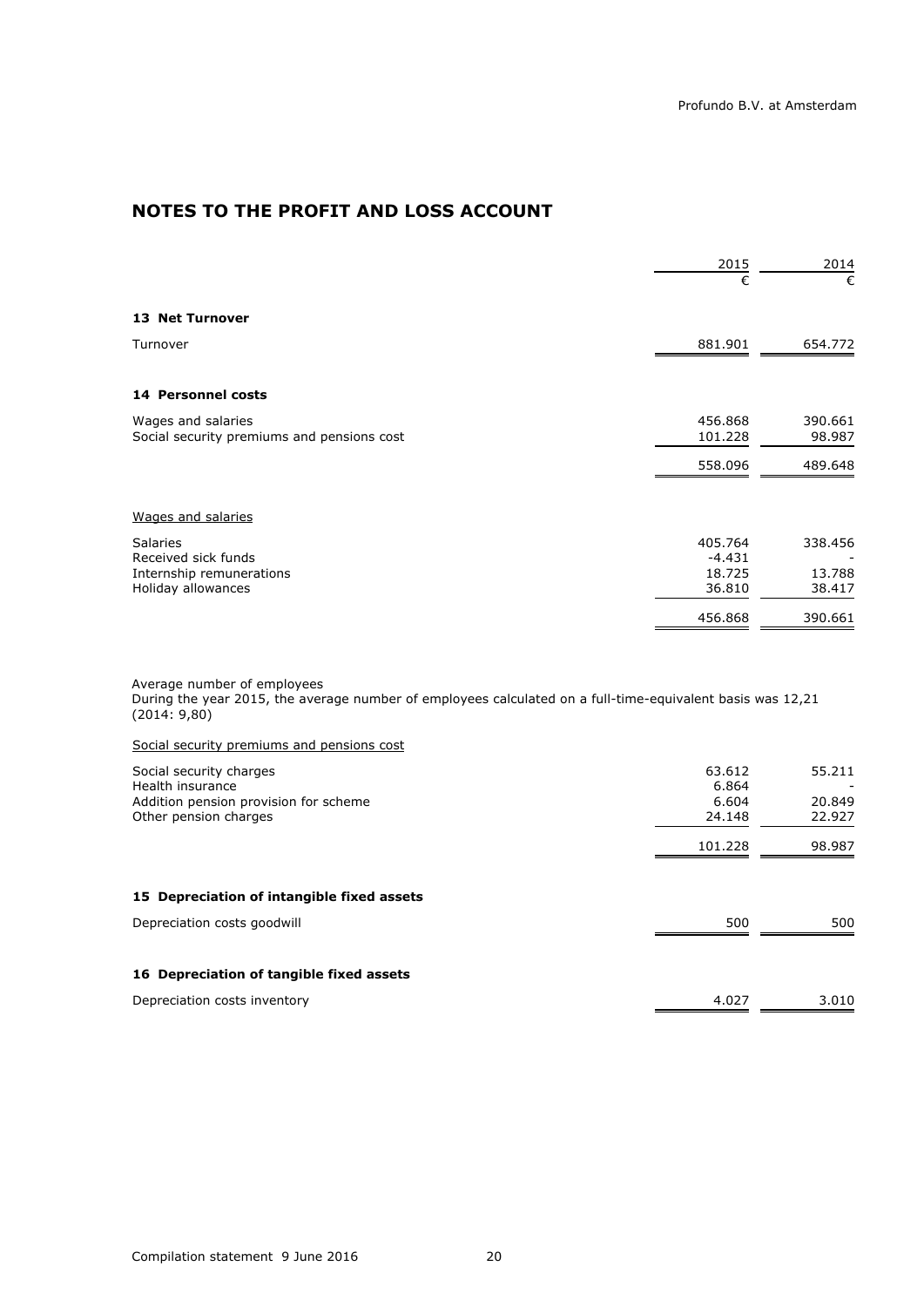|                                                 | 2015            | 2014            |
|-------------------------------------------------|-----------------|-----------------|
|                                                 | €               | €               |
| 17 Other staff costs                            |                 |                 |
| Study costs staff                               | 3.805           | 426             |
| Personnel recruitment costs                     | 5.116           | 2.647           |
| Food, drinks and other accommodation costs      | 1.827           | 1.917           |
| Traveling costs commuting<br>Other staff costs  | 14.520<br>1.462 | 11.948<br>4.377 |
|                                                 |                 |                 |
|                                                 | 26.730          | 21.315          |
| 18 Housing costs                                |                 |                 |
| Rent costs                                      | 21.834          | 19.462          |
| 19 Selling costs                                |                 |                 |
| Cost of fairs, presentations, etc.              |                 | 66              |
| Hotel and accommodation costs                   | 2.779           | 3.361           |
| Shop window costs                               | 1.176           |                 |
| Other gifts                                     | 95              |                 |
| Maintenance and development websites            | 2.115           |                 |
|                                                 | 6.165           | 3.427           |
| 20 Other travelling costs                       |                 |                 |
| Limited deductable travelling expenses          | 8.419           | 862             |
| 21 Office costs                                 |                 |                 |
| Office supplies                                 | 3.313           | 1.694           |
| Postage costs                                   | 39              | 50              |
| Telephone and fax costs                         | 3.050           | 3.479           |
| Printed matters                                 | 790             | 551             |
| Automation costs                                | 12.626          | 9.386           |
|                                                 | 19.818          | 15.160          |
| 22 General costs                                |                 |                 |
| Subscriptions                                   | 2.703           | 2.405           |
| Insurance premium                               | 1.512           |                 |
| Audit costs, other non-audit services           | 6.079           | 3.162           |
| Database                                        | 59.340          | 46.033          |
| Other general costs                             | -3              | $-1$            |
| Management advice                               | 2.354           | 1.678           |
| Banking costs<br>Research and information costs | 4.371<br>20.281 | 6.299<br>27.670 |
|                                                 | 96.637          | 87.246          |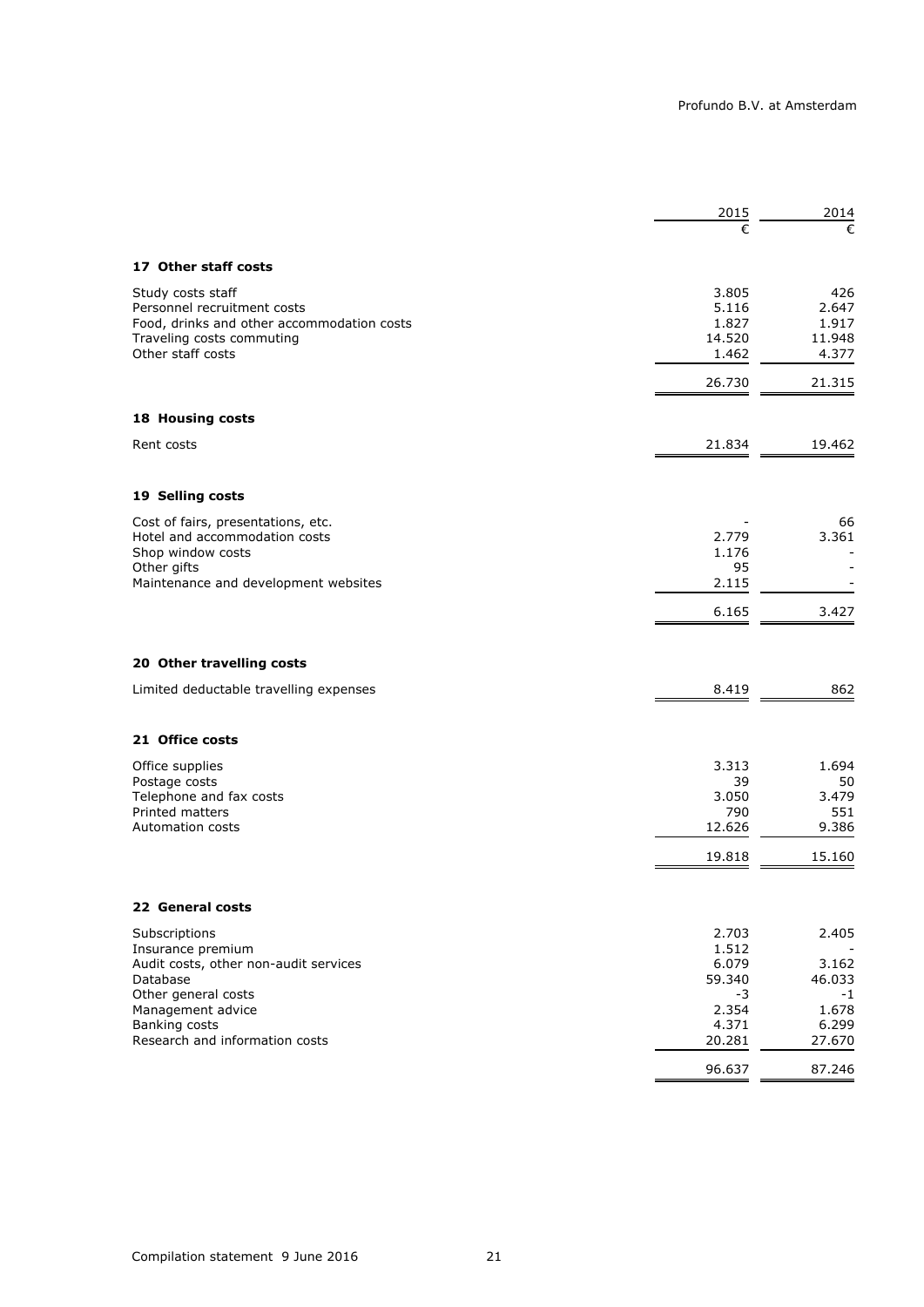|                                                                            | 2015         | 2014         |
|----------------------------------------------------------------------------|--------------|--------------|
|                                                                            | €            | €            |
| 23 Other interest and similar income                                       |              |              |
| Received bank interest                                                     | 195          | 88           |
| 24 Interest and similar costs                                              |              |              |
| Interest tax authorities                                                   |              | 160          |
| Interest current account board of directors<br>Interest annuity commitment | 1.097<br>746 | 1.066<br>732 |
|                                                                            | 1.843        | 1.958        |
| 25 Corporate income tax                                                    |              |              |
| Corporate income tax                                                       | $-27.036$    | $-2.604$     |
|                                                                            |              |              |

Amsterdam, 9 June 2016 Profundo B.V.

J. van Gelder **Director**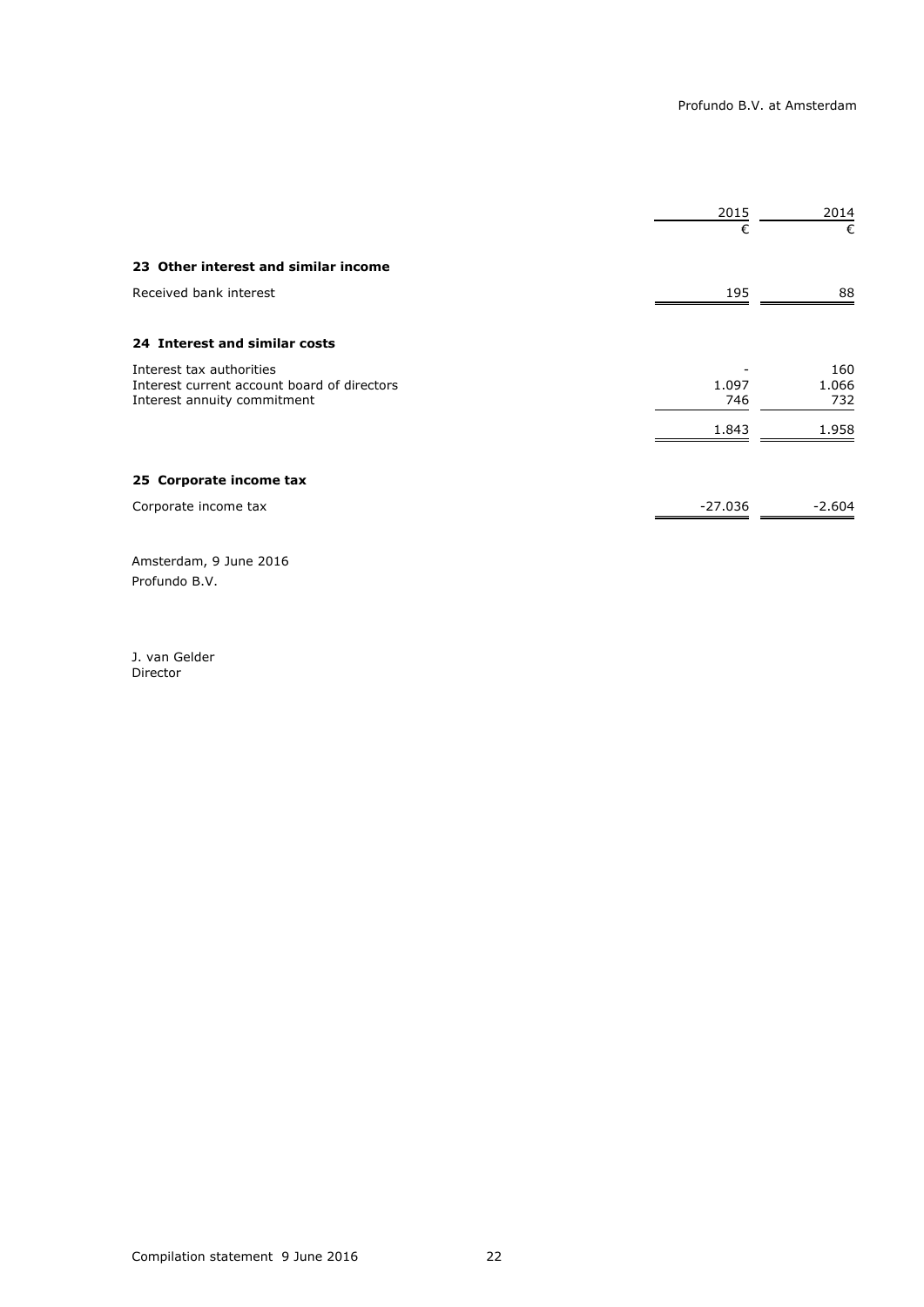**Other information**